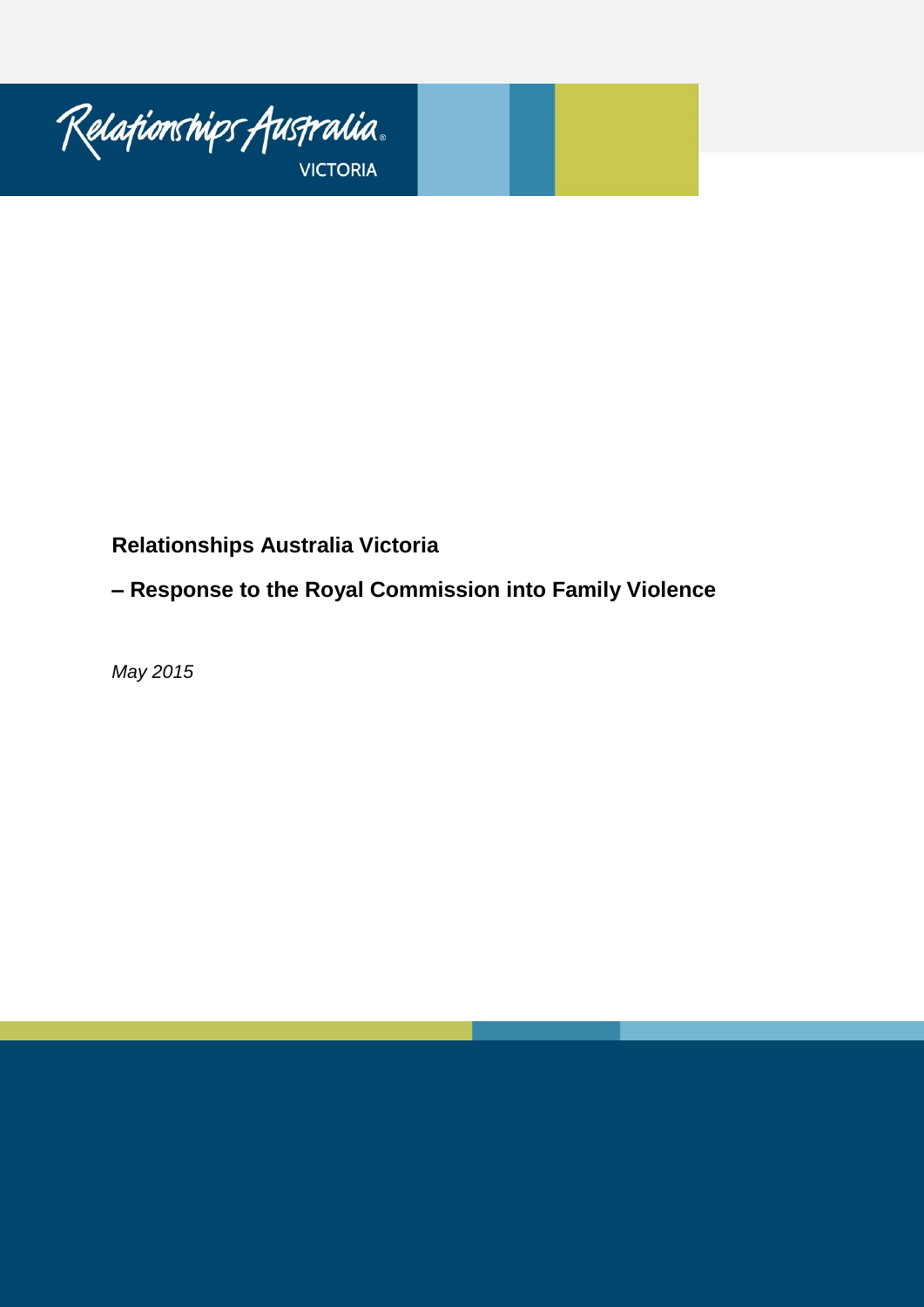

# **Table of Contents**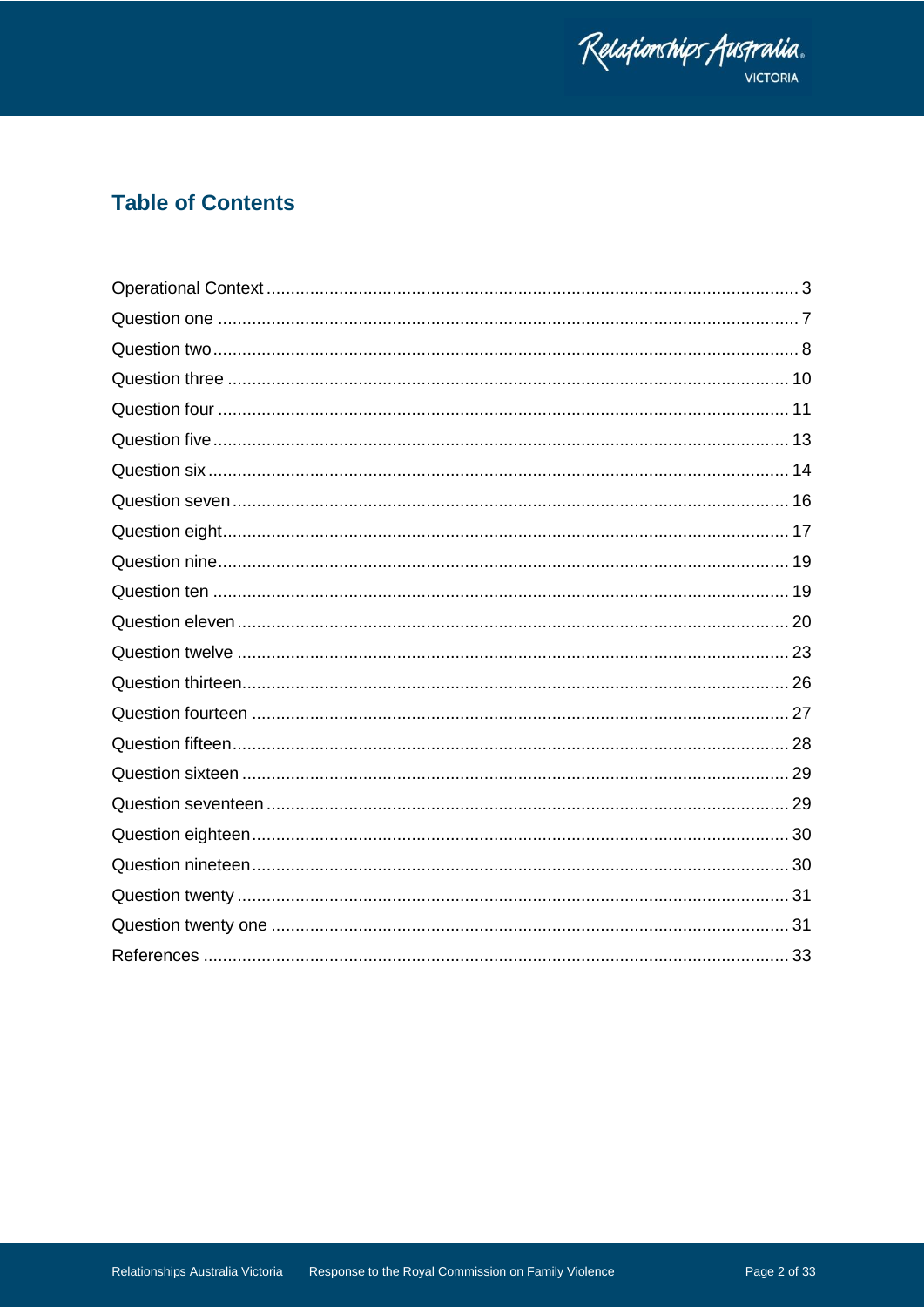Relafionships Australia.

Relationships Australia Victoria (RAV) welcomes the opportunity to provide input into the Royal Commission into Family Violence.

Our contribution to the submission process has included collaboration across metropolitan and rural Victoria on *inter alia* headspace, local Indigenous networks and agencies, as well as the No to Violence and Victorian Council of Social Service (VCOSS) peak body submissions. RAV's own response to the Royal Commission is detailed in the pages to follow.

### <span id="page-2-0"></span>**Operational Context**

RAV is a non-affiliated, community-based, not-for-profit organisation, operating from twelve Centres to provide high quality and comprehensive specialist family services.

As the leading provider of family and relationship support services in the state, we deliver a suite of programs to over 17,000 Victorian clients a year – including counselling, therapeutic case management, family violence, specialist group work and dispute resolution services.

Our services target all members of the community, regardless of religion, age, gender, sexual orientation, lifestyle choice, cultural background or economic circumstances. We respect the rights of all people to live life fully within their families and communities with dignity and safety, and to enjoy personal wellbeing and healthy relationships.

RAV's core expertise is in supporting individuals, families and communities affected by social and wellbeing issues such as family violence and child protection issues, mental health difficulties and high conflict family law disputes. An organisation dedicated to continuous improvement both internally and within the sector, RAV regularly partners with universities and peak bodies in conducting innovative program and sector relevant research.

#### **Family Violence**

RAV works collaboratively with local and peak body organisations to develop and deliver a spectrum of prevention, early intervention and tertiary intervention (support) programs with men, women, children and young people affected by family violence from a diverse range of communities.

RAV service delivery operates through lenses of risk assessment, trauma-informed practice, cultural sensitivity and gender equity.

Family violence is one of the most frequently encountered, complex issues that our clients present when attending our services. This would suggest from a family violence servicedelivery perspective, that the prevalence and impact of family violence for our clients is greater than the data may indicate.

Notably:

 During the 2013-14 financial year, more than 2,000 female and over 1,500 male clients indicated that family violence was a significant presenting issue.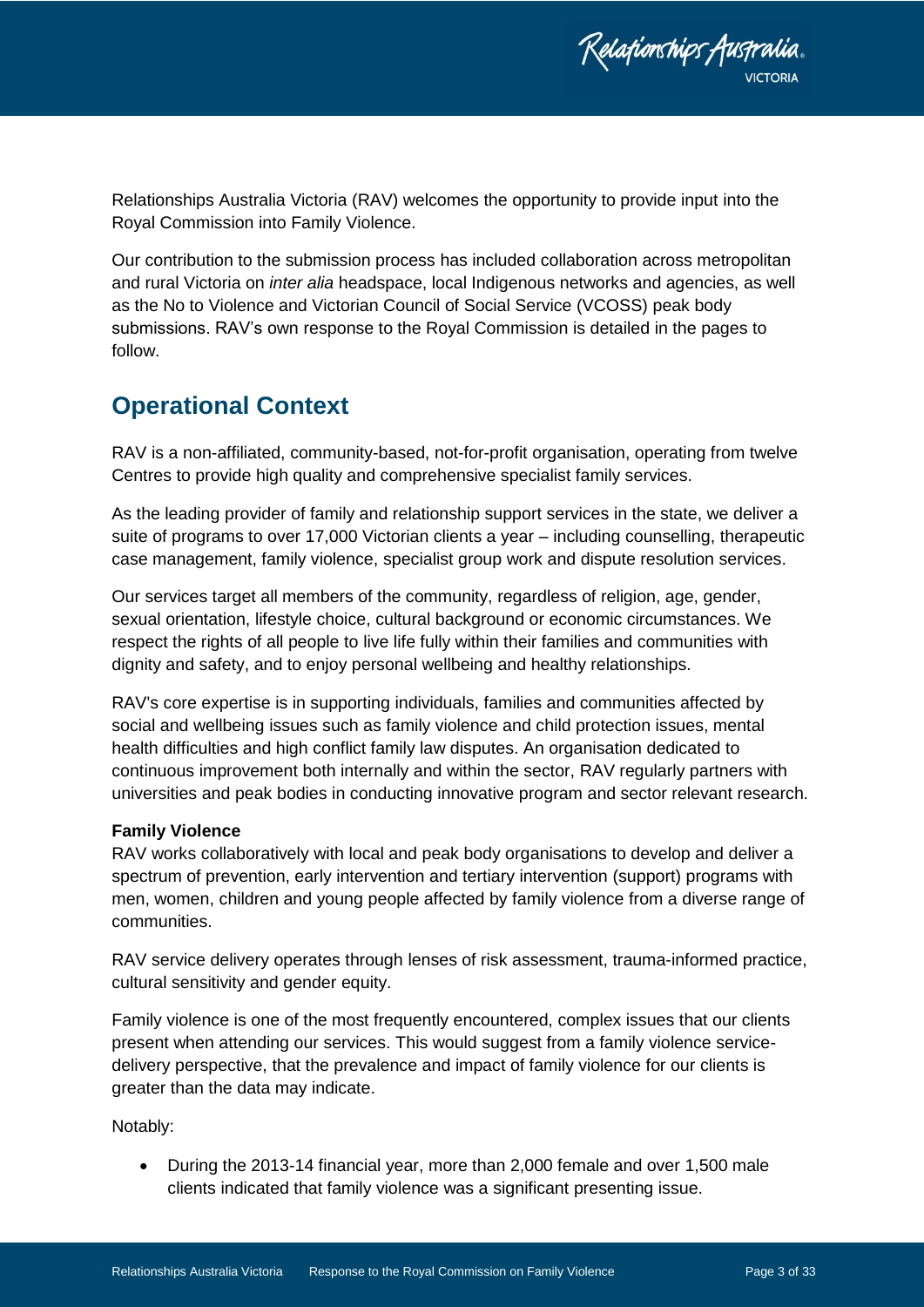

 RAV provided almost 7,500 sessions in which addressing family violence was a principal component of the work.

We work with women and children affected by family violence through a range of services, including:

- Men's Behaviour Change Programs (MBCP)
- Targeted women's support (counselling) programs
- Specialist family violence counselling
- Family therapy
- Parenting and child groups
- Women's support and recovery groups
- Children's groups
- Relationship education groups
- Family Dispute Resolution (FDR)
- The *Reclaim* (Royal Commission into Institutional Responses to Child Sexual Abuse) support service
- We also work closely with local and state crisis services to refer women and children who require emergency accommodation and services.

In instances where men are perpetrators of family violence, we work with them specifically through our MBCPs. In addition, the program includes a vital 'partner contact' component, which enables women to articulate their experiences, recognise family violence in their relationships, develop safety plans for themselves and their children, and become empowered to make their own decisions for their future (*McIvor and Markwick 2011*).

RAV is the largest provider of MBCPs in Victoria – with representation on key family violence networks across all regions, and direct practitioner engagement with Court Users' Meetings and Indigenous Family Violence Regional Action Groups across Victoria. Furthermore, Family Dispute Resolution and Child Inclusive Practice (incorporating comprehensive family violence risk assessments) are provided at a number of RAV Centres.<sup>1</sup>

Our staff are also active in collaborative inter-agency programs, and contribute regularly to specific evaluations including the *High Risk Client Strategy Pilot 2008-2010* (2013) – an evaluation of an integrated service response for women threatened by lethality from their partners or ex-partners.

However, while RAV remains well-positioned to address family violence within the community, a number of factors within the sector continue to significantly undermine what positive achievements are being made.

Due to immense demand our services currently exceed annual DHHS-contracted targets. Indeed, such is the demand for MBCPs at our centres that in early 2015 there were over 200 men on our waiting lists to undertake assessments and join a group. This situation is

<sup>————————————————————&</sup>lt;br><sup>1</sup> This service aims to promote parenting arrangements that are child-focused and aim to reduce children's exposure to parental conflict and family violence.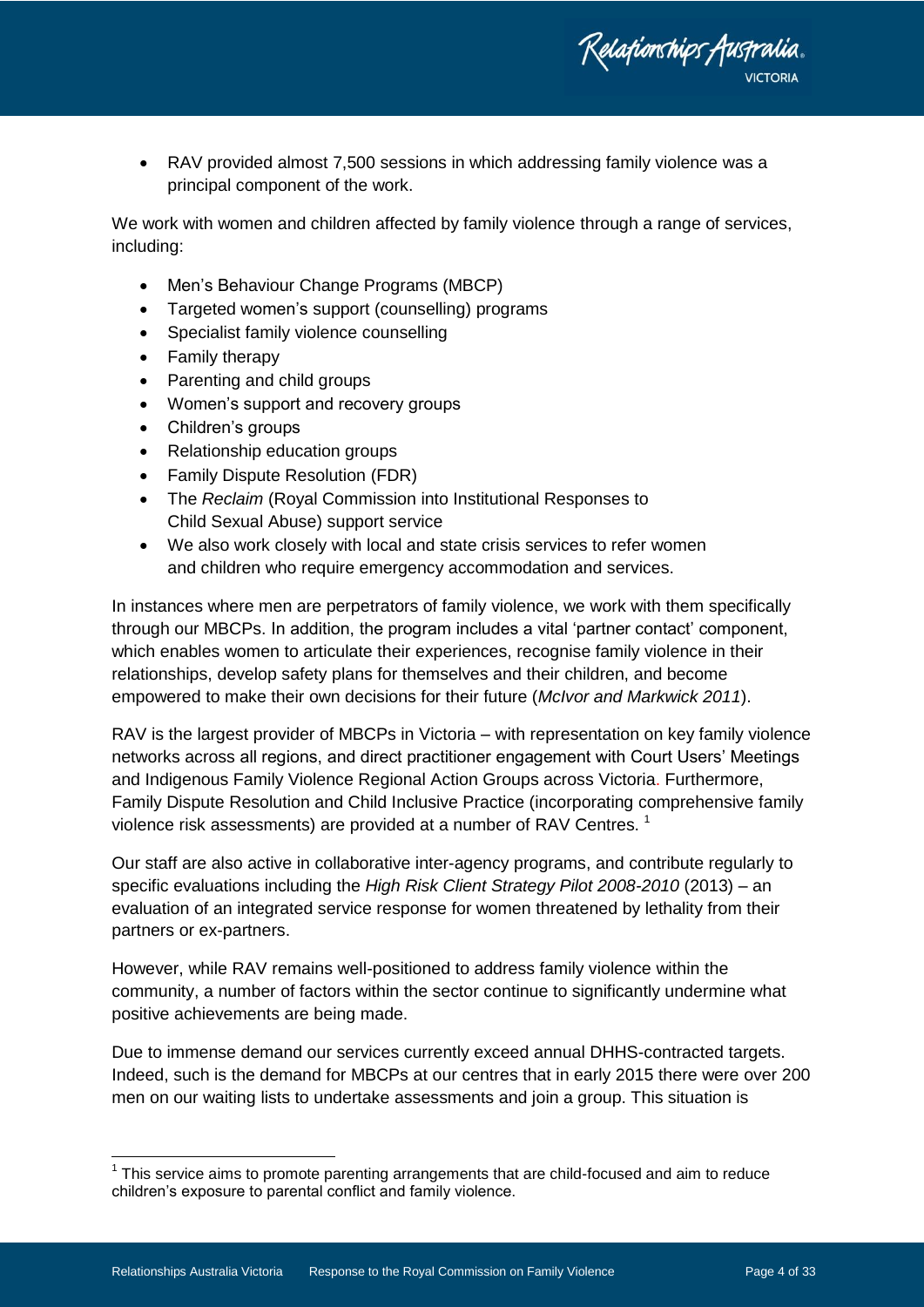

common amongst service providers in Victoria, where demand for places significantly exceeds the availability of the service.<sup>2</sup>

Furthermore, such client-driven pressure on service delivery is greatly exacerbated by current funding allocation in the sector. In an already under-funded sphere, any adjustment to funding contracts and parameters can, and does have significant consequences. Such was the case following the initial cessation of Federal Specialised Family Violence funding in 2014, which resulted in MBCP waiting lists across the sector being closed.

The consequent allocation of diverse funding streams to build targeted family violence programs (as evidenced in RAV's use of both state and federal funding) does however, allow for the provision of adaptive and integrated family violence services – echoing the understanding that family violence requires a multi-layered service modality to adequately address both prevention and intervention needs within the family (and community).

These and other factors that frame the current volatile FV sector see men who seek to address their behaviour unable to access MBCPs and other support services, and similarly lost opportunities to support those women and children who are living with the impact of family violence.

#### **Socio-cultural family violence services**

RAV continues to work alongside government, agencies and communities to recognise the needs of those affected by family violence. RAV is a founding member of the Victorian Culturally and Linguistically Diverse (CALD) Men's Reference Group, which alongside the grassroots delivery of specific Vietnamese and South Asian MBCPs provides the organisation a unique perspective from which to operate within the sector. This essential work saw RAV receive a Crime and Violence Prevention Award for our Vietnamese MBCP in 2012.

RAV will continue to support the development of culturally-specific MBCPs and to extend MBCPs delivery to other communities – as resources allow.

We have also collaborated with Aboriginal services and communities to provide '*Brutha's Day Out*' events in Gippsland, the Grampians, and South East and Western Victoria. This innovative program explores a wide range of topics of great importance to the men including respectful relationships, health and wellbeing, and care for country within a culturally safe space. *Brutha's Day Out* events work to prevent family violence and link Aboriginal families at risk of violence to appropriate support services and pathways.

#### **An integrated whole of family approach to family violence**

Integral to the efficacy of our Family Violence service delivery model, is the recognition that (early and secondary) intervention as well as prevention strategies *must* recognise and embrace an integrated, whole of family approach. This includes partners, children and extended relationships that extend and embed the behaviour – and its impacts – within the wider community and service delivery sector.

 2 In one of our service delivery regions there was a seven month delay for entry into the MBCP – highlighting what is an increasingly volatile operational environment for service providers.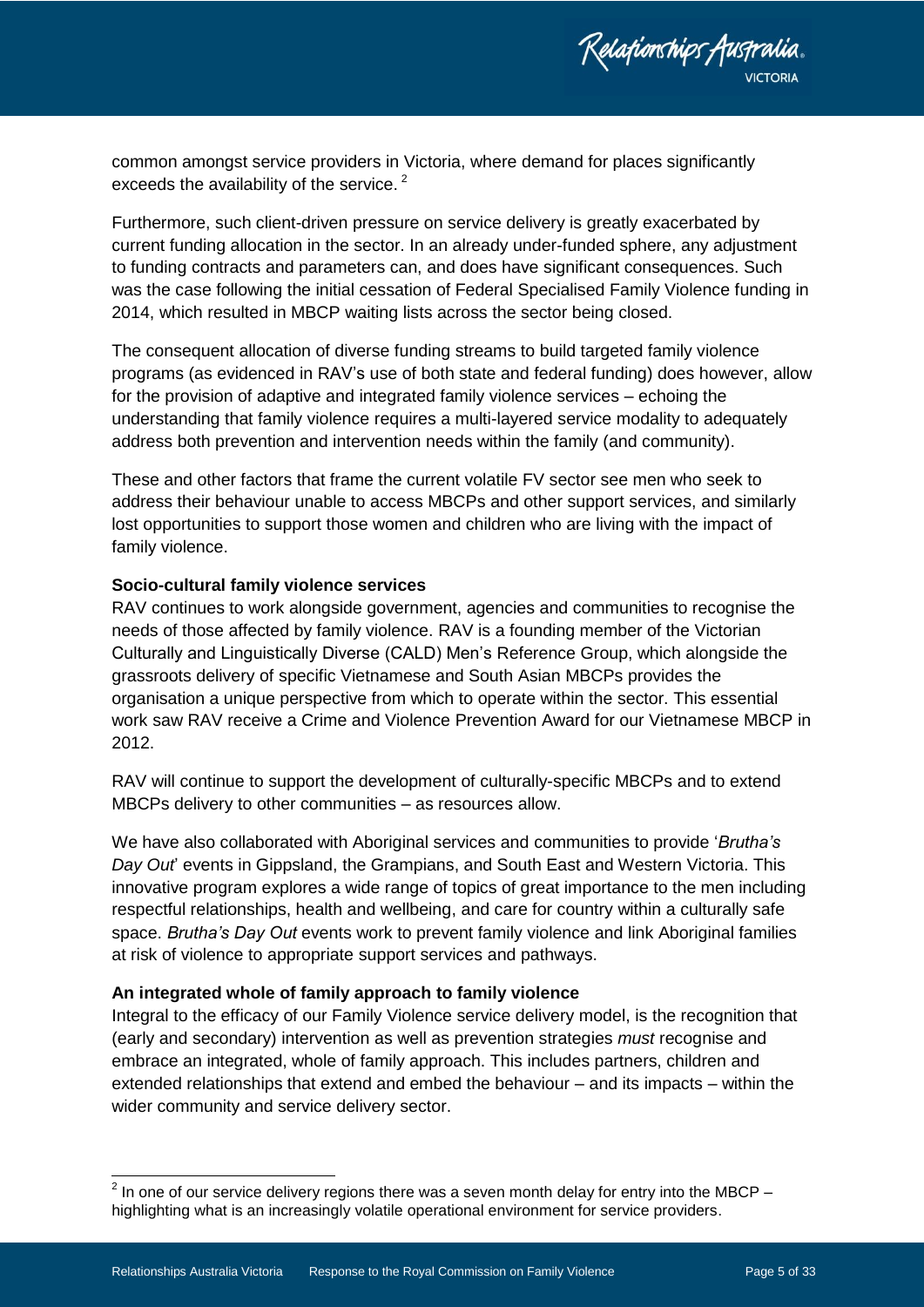Relationships Australia. **VICTORIA** 

In addition to the work noted above, our work includes:

- Parenting after Separation groups: With experience showing that many participants are affected by family violence, the groups provide an opportunity to prevent children being further affected by ongoing conflict and violence between their parents.
- RAV year to date data reveals that 2,380 children and young people have accessed our direct counselling services or youth-specific services including the *i-Connect*  Family Mental Health Support Service and the *I like, like you* intimate relationship early intervention program.

Accordingly, we have drawn upon our direct service delivery experience across rural and metropolitan areas, evidence-based program development and leadership, and the voices of both practitioners and our clients throughout this response.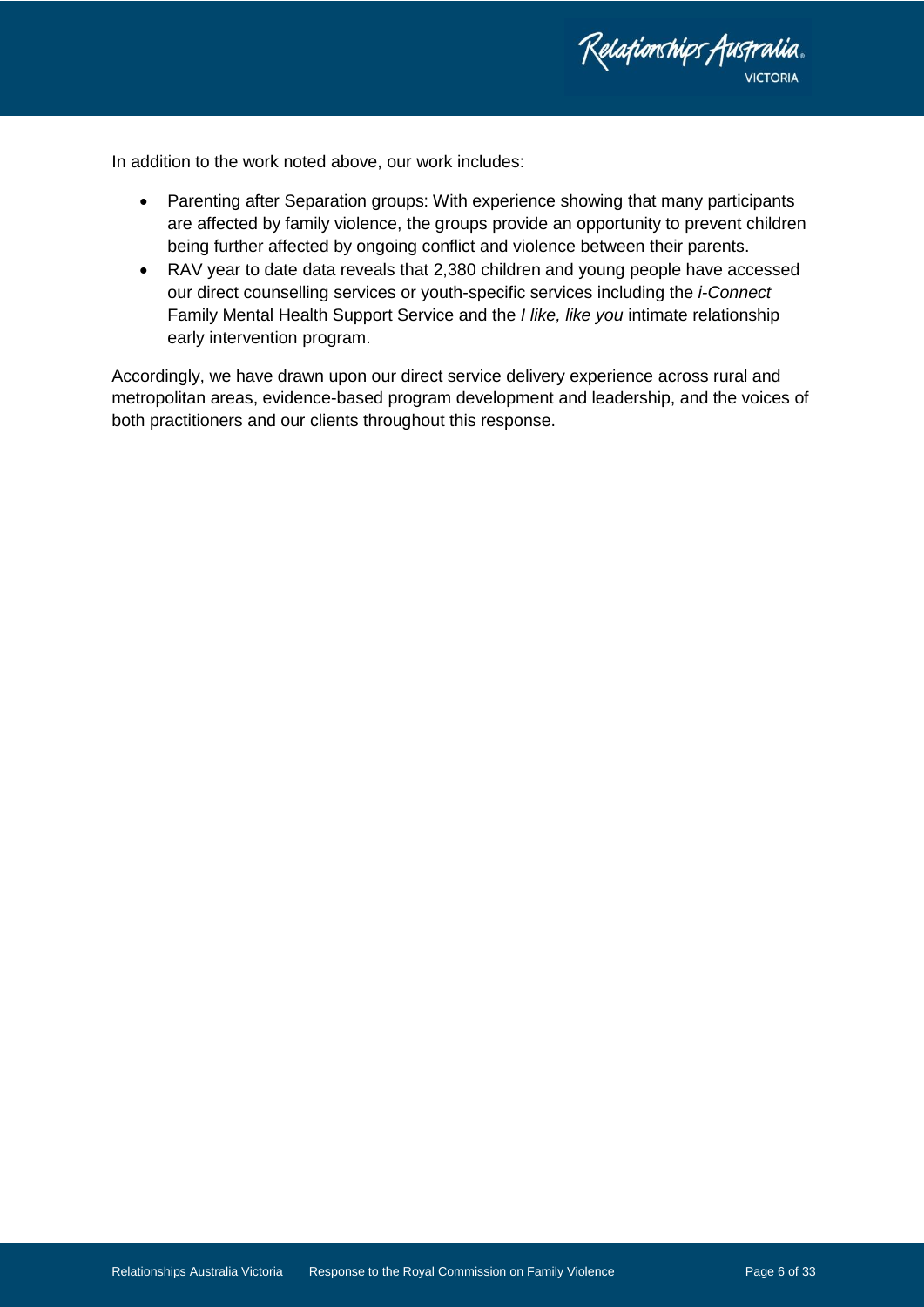

### <span id="page-6-0"></span>**Question one**

#### *Are there other goals the Royal Commission should consider?*

RAV acknowledges the strong remit assigned to the Royal Commission, as outlined in its Terms of Reference. Such scope will provide a comprehensive understanding of family violence, and its impact not only upon families and communities but also those service providers that seek to respond to its causes and impact.

However, four key points should be highlighted in its review activities, which will be further outlined in later questions:

 Responding to family violence should not be seen as a discrete set of activities or services. Rather, what is required is the provision of a **strongly integrated family violence service delivery 'system'.** This cohesive system must incorporate government agencies and leadership, robust sector research and evaluation methodologies, service providers as well as communities across the spectrum from prevention to targeted primary, secondary and tertiary response.

Pivotal to this integrated approach are:

- Resilient **service access pathways** linking agencies and service providers across the sector
- Development of strong and transparent protocols around **information and intelligence-sharing** regarding families experiencing family violence and the associated creation of secure data systems to support this work
- Strong, **evidence-based governance and leadership** in the sector to support the creation and continued efficacy of these relationships and mechanisms. Such leadership should also embed robust bottom-up and topdown engagement strategies to ensure continued reflection of all stakeholders (not the least of which the clients themselves) and sector best practice.
- Recognition of the specific needs of families living in **marginalised communities**, such as:
	- Rural communities
	- Economically disadvantaged
	- Socially and culturally isolated.
- Meeting the needs of **high risk groups/ communities**, including those:
	- with disabilities
	- from CALD backgrounds or communities
	- from Aboriginal and Torres Strait Islander communities
	- who are elderly
	- who are LGBTI
	- who experience mental health issues
	- with children.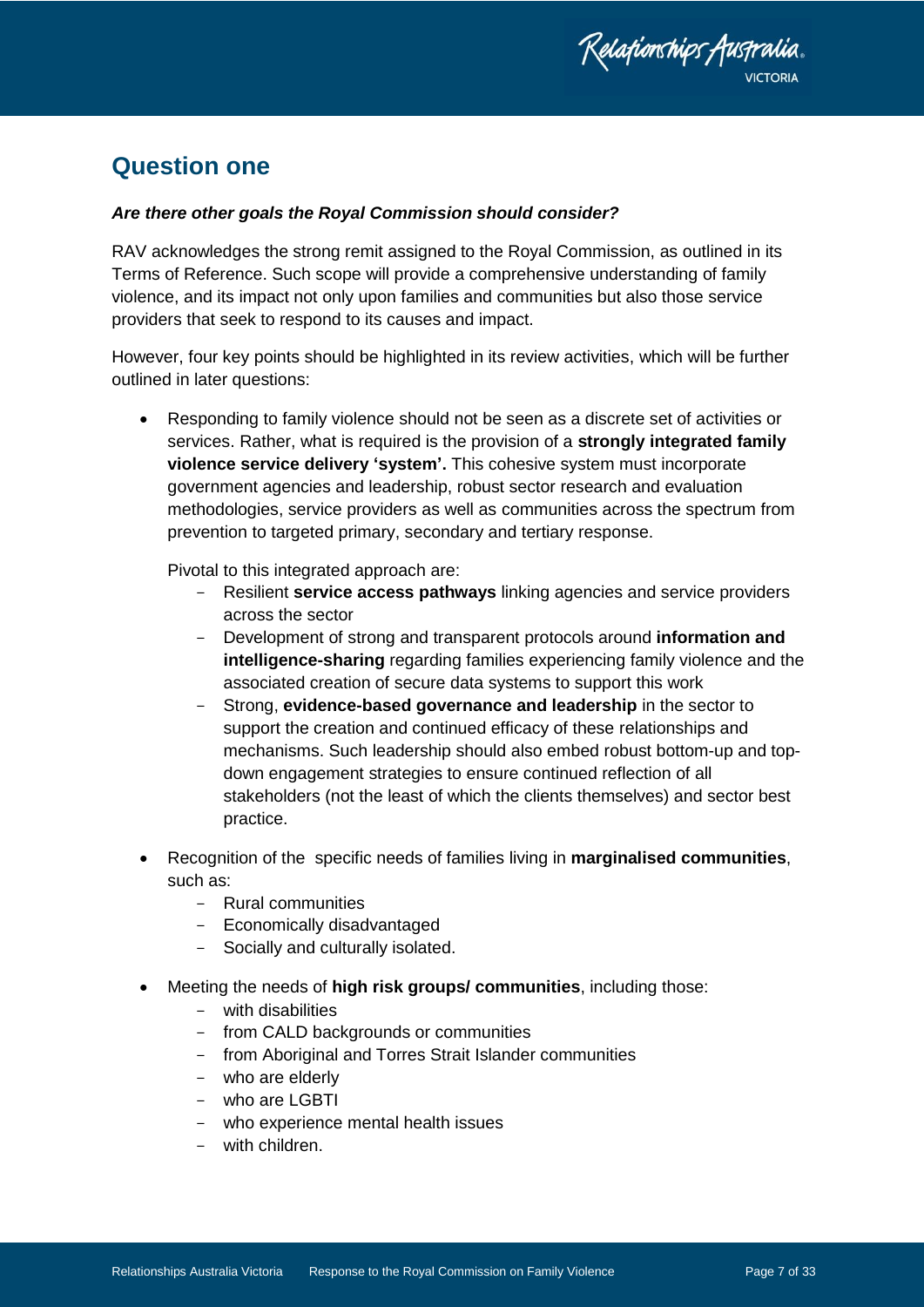

 Innovative and responsive **family violence funding models** are pivotal to realising an effective family violence strategy. The cost modelling project recently undertaken by No To Violence (2015) indicated for example, that different funding models are required for specific groups, such as those in rural areas (where MBCPs are historically more costly to run than in metropolitan areas) or for clients presenting with complex needs (mental health, disability or language/ socio-cultural needs can require complex case management approaches and greater inter-agency collaboration).

## <span id="page-7-0"></span>**Question two**

*The Royal Commission wants to hear about the extent to which recent reforms and developments have improved responses to family violence and where they need to be expanded or altered.* 

Recent reforms have improved the way in which service providers are able to work collaboratively to respond to family violence, including the clarification of referral pathways from Victoria Police to specialist services for men, women and children.

However, a number of embedded assumptions and approaches to family violence services persist:

- There remains a false dichotomy in the perception of some service providers arising from the categorisation of discrete 'Men's services 'and 'Women's and Children's services'. Rather, a **whole of family approach** is required – with all services and strategies aligned beneath the recognised ethos of ending family violence, and addressing its impacts upon women and children.
- There is a lack of clarity between government departments and levels of government regarding **governance and leadership**. For example, there persists an assumption that changing men's behaviour is a state, and not a whole of government responsibility.

This is contradictory to the rhetoric that all levels of government are taking responsibility – and therefore have a valid contribution to make in recognising and addressing family violence across communities and the country as a whole. This clarity is further diluted by the assumption noted above that family violence responses should remain in isolation – rather than adopting a whole of family, integrated and innovative approach to both cause(s) and impacts.

 The lack of **clear funding models** for family violence across the sector erodes what progress is made at both the grassroots and governance levels. For example, the cessation of Federal Specialised Family Violence funding in 2014, and its recent reinstatement for a shorter funding period has caused enormous disruption to service delivery. In what is an already compromised service environment (due to limited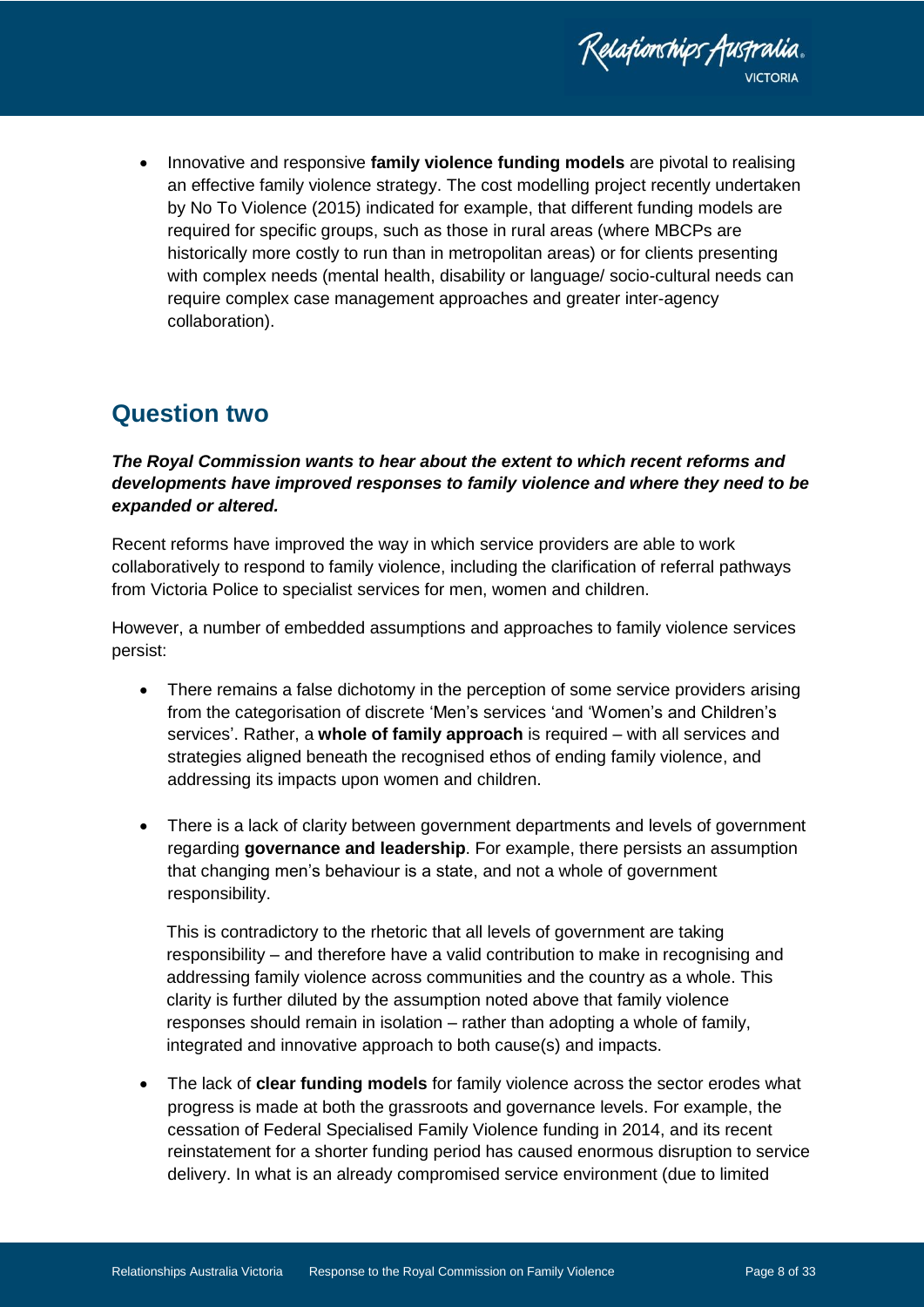

resourcing and increasing demand), such actions have direct and tangible consequences for those in need of support.

Most damaging was the delay in service response for those experiencing family violence, as funding disruption saw waitlists increase dramatically and programs stripped back to manage tighter delivery parameters and decreased resourcing. It is fortunate that the Federal Government responded to feedback and reinstated the funding. However similar action in the future may be prevented if as noted above, a strong and informed leadership role is adopted by government (and across statefederal government departments). An Inter-Departmental Committee is sorely needed to ensure a truly coordinated approach to Family Violence.

 There is an inherent lack of clarity regarding **accountability for those who perpetrate family violence** – primarily for those men who are/ have been in intimate relationships with the women against whom they perpetrate the violence.

While the courts, DHHS and legal practitioners frequently request attendance and participation reports for men who attend RAV MBCPs, this information is often an inadequate indication of whether the man has made significant changes in both his attitude and behaviour toward his partner and children, and can therefore be deemed as having fulfilled his court ordered service (for example) or requires further tailored support.

Rather, clearer guidelines and systems must be established to demonstrate *what constitutes adequate change* by the perpetrator and *who is responsible for assessing this change*, to enable the safety of the victims of the violence.

 Furthermore, **standardised and recognised Assessment Tools** for determining whether sufficient (behaviour) change has taken place, in particular for a man to have contact, supervised contact or no contact with his partner and children, is urgently required.

Such an assessment needs to be made or mandated by the service that is monitoring the man's change – that is the court or DHHS. Reunification of families requires greater consideration against the safety of all family members, and such evaluation mechanisms are integral to the process. Careful consideration of the *New Zealand Guardianship Amendment Act (1995)* is warranted, which introduced the presumption against unsupervised child contact with a non-residential parent who had been violent, unless such contact could be shown to be safe (*Perry, 2006*).

In addition, further consideration regarding when imprisonment of family violence perpetrators occurs is warranted.

 More robust evaluation and assessment tools will also support the provision of **aligned specialist services under a case management model of service delivery** – which would see MBCPs operate alongside respondent programs at Court, as well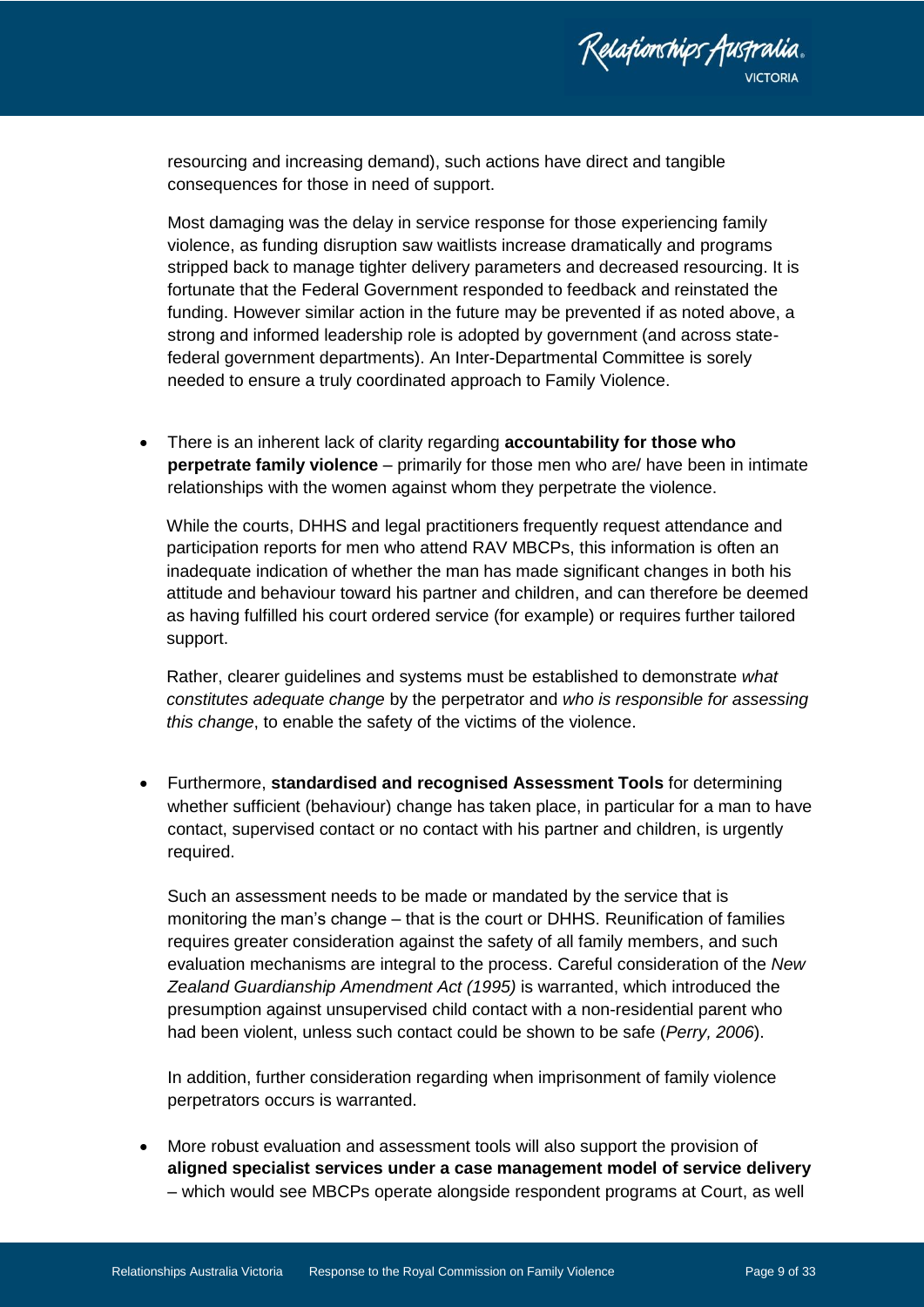

as counselling, drug and alcohol services, and pathways for men to seek ongoing support following the completion of an MBCP. Men's Behaviour Change Programs have been shown to be far more effectively when these elements are in place, as discussed further in this response.

- Legislative changes are also required to enable effective **information sharing between agencies**, in order to prevent clients from slipping through 'the cracks' in the service system. Not only is this pivotal to ensuring that perpetrators of violence are provided a seamless support network that fully recognises and addresses the inter-related nature of causal factors, but also to prevent women and children being placed at risk of further harm from those perpetrators who may be linked to one or more services, but not fully accountable to any.
- Moreover, **State and Federal Acts are, at times, at odds with each other in relation to information sharing** for clients attending family violence services. Currently where there is *serious imminent risk*, the practice of information sharing between services is clear. However, the presence of family violence does not always coincide with serious imminent risk. This is particularly common when a client has been referred to, or presents for a service other than family violence, with the risk of a failure to escalate concerns while the client attends the service. This is particularly difficult when service providers have access to information that is protected under the *Famil*y *Law Act 1975 and* cannot be disclosed to other services.
- Such ambiguity is further heightened by the **wording of Family Violence Intervention Orders**, with service providers having difficulty interpreting clauses and an uncertainty existing around how to provide services such as Family Dispute Resolution against a background of family violence.

### <span id="page-9-0"></span>**Question three**

### *Which of the reforms to the family violence system introduced in the last 10 years do you consider to be the most effective? Why? How could they be improved?*

 One of the most effective reforms in the last 10 years was the release of **funding for emergency accommodation for men who are using family violence**. Such funding was instrumental for programs allowing the separation of the perpetrator and victim(s) – without women and children having to leave the familial home.

It is often crucial that women and children are able to safely remain in the family home without the burdens of dislocation adding to financial and social disadvantage. The operationalisation of this funding has, however been inconsistent across Victoria and is more difficult to manage in rural or isolated areas where inadequate alternate accommodation options for men (and women) exist.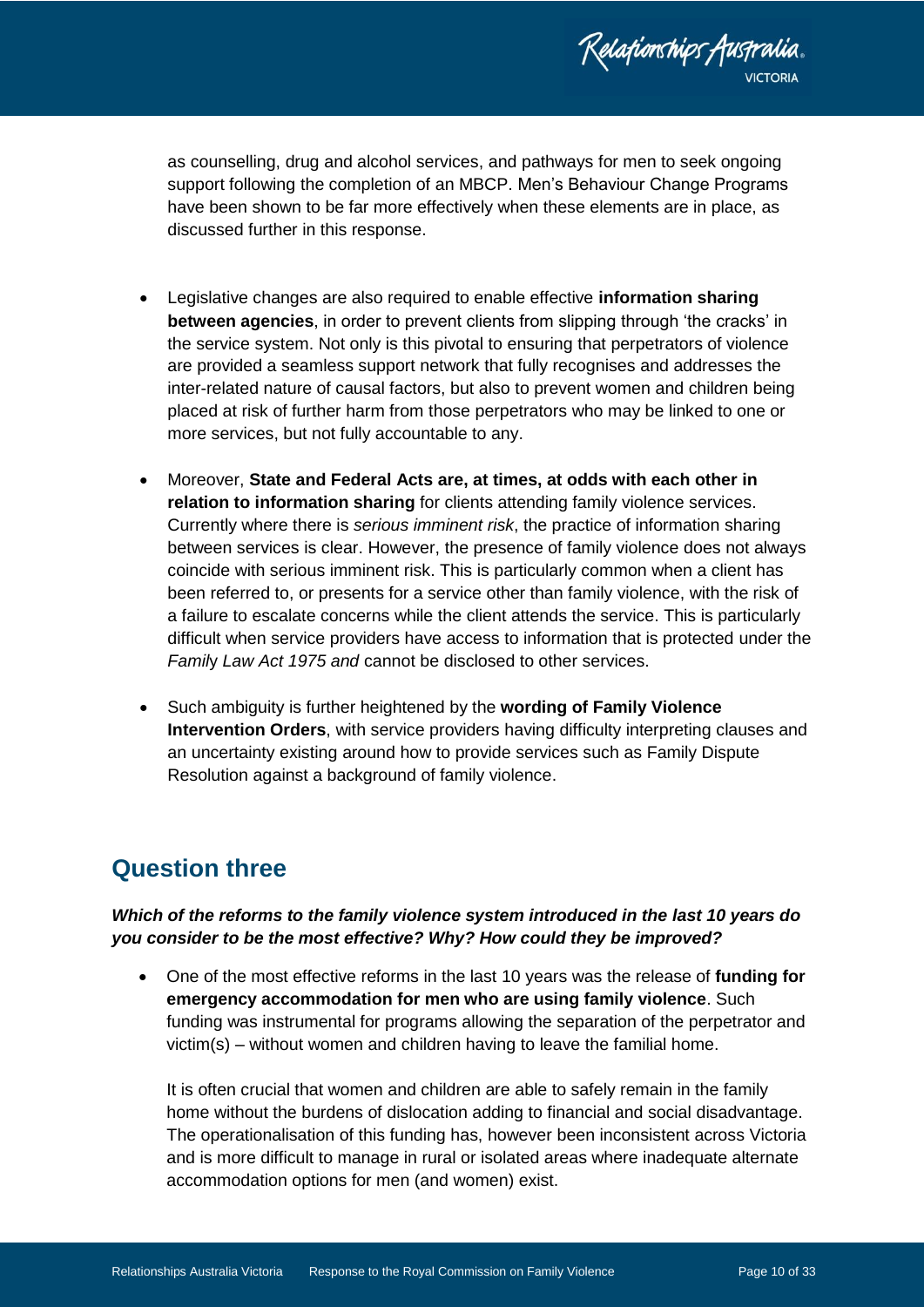

In situations where women and children need to leave the family home, accessible and affordable emergency accommodation is vitally important for women and children to prevent homelessness occurring, or further economic strain being placed on the family. Services that are established and doing effective work in this area need to have certainty of sustained funding

 Positive changes with regard to **Victoria Police operations** have included **dedicated family violence staff**, and the requirement for all police to provide **information** regarding a family violence incident directly to specialist service providers.

Feedback from our clients has however shown us that women who report a family violence incident to police still cannot expect a consistent response from police personnel – with many experiencing minimisation from police. Staff changes, the varying importance of family violence (roles and attitudes) at police stations, and inconsistent staff training may explain some of this inconsistency in approach. Again strong inter-agency governance and leadership should address these inconsistencies, with clearly articulated guidelines and sufficient resource allocation.

A dearth of dedicated police resourcing to respond effectively to family violence can undermine what positive developments are made elsewhere in the sector – in particular considering the pivotal role the police serve in immediate response. Any loss of confidence will see a decrease in family violence reporting – and undermine subsequent perpetrator and victim support strategies.

 The rollout of the **Risk Assessment Management Panels (RAMPS)** in all regions is welcomed. Some clarification is required, however as to how 'escalated risk of lethality' is identified, at times a separate issue to recidivism of the perpetrator of violence, and how the MBCP input to the RAMPS.

# <span id="page-10-0"></span>**Question four**

*If you or your organisation have been involved in programs, campaigns or initiatives about family violence for the general community, tell us what they are and how they have been evaluated.*

RAV facilitates MBCPs, partner contact work, women's counselling and group work, as well as a range of counselling and support services for men, women and children and for the general community.

 RAV provides **Men's Behaviour Change Programs** from five of its service centres. RAV's MBCPs are underpinned by the principles and standards of No To Violence (NTV), Department of Health and Human Services (DHHS) service standards, *Men Who Use Violent and Controlling Behaviours: A framework for comprehensive assessment in MBCPs, A Victorian Government Initiative, Common Risk*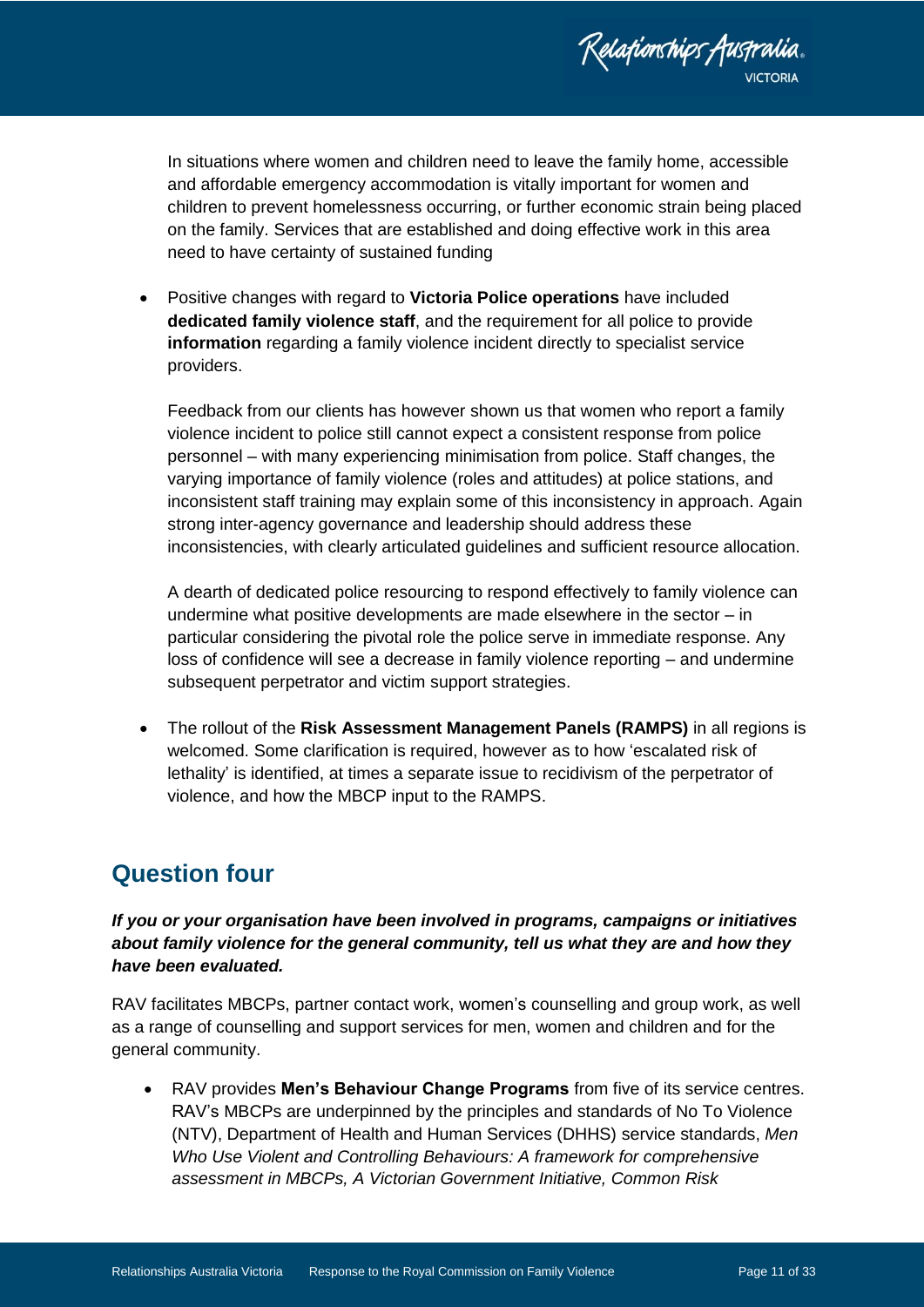

*Assessment Framework*, and a suite of RAV Policies and Procedures – as outlined by the (internal) specialist RAV Family Violence Manual.

MBCP provide men with access to a minimum of 24 contact hours of group work, spread over a minimum of 12 sessions and spaced no more than fortnightly. Contact hours do not include time spent on initial assessment or follow-up processes.

Groups focus on *violence* and *control* as primary themes. Cessation of violent and controlling behaviour is prioritized over other potential outcomes, such as personal development. Men are invited to take responsibility for their violent and controlling behaviour in a respectful and safe environment. Men are encouraged to talk about and reflect on the impacts of their violence and are provided with information about the effects of violence on women and children. The voices of women and children are highlighted in every group session.

RAV has a longstanding relationship with NTV, and one of its Senior Managers is a current Board Member. As such, RAV and RAV MBCP facilitators have an in depth knowledge and understanding of the requirements in delivering this work. All MBCP clients are provided the opportunity to evaluate the program through dedicated evaluation forms provided at group closure, which asses both program efficacy and outcomes for the men themselves – and their families.

We also undertake an annual, four-week evaluation period for all our services – which in 2013, 2014 and 2015 consistently revealed a client satisfaction rate of 95%. Moreover, RAV family violence programs underwent a recent DHHS audit and have achieved accreditation against both the Department of Health and Humans Services Standards and the internationally recognised ISO 9001:2008 Standard (governing the organisation's Quality Management System).

- **RAV has been involved in family violence prevention and education in schools through our '***I like, like you'* **program (ILLY)**. This program has been delivered in 12 secondary schools across Victoria with strong positive reviews from school staff and students. Intensive evaluation on ILLY is currently being undertaken. ILLY is now being broadened to be offered in primary schools, within headspace centres, for Aboriginal and Torres Strait Islander children and young people, for students with disability, adults with disability and for students living in out of home care.
- **RAV has also been involved in family violence prevention programs for new parents in early childhood services for the last decade**. These programs engage with fathers at an early stage of their children's lives focusing on violence prevention and building relationships between parents and children.

'Fathers Using Networks for Kids' (FUN for Kids), was evaluated by Australian Institute of Family Studies with a grant from the Ian Potter Foundation. The evaluation found that the program was successful in assisting dads to improve their confidence in their parenting capacity, parenting skills and knowledge, both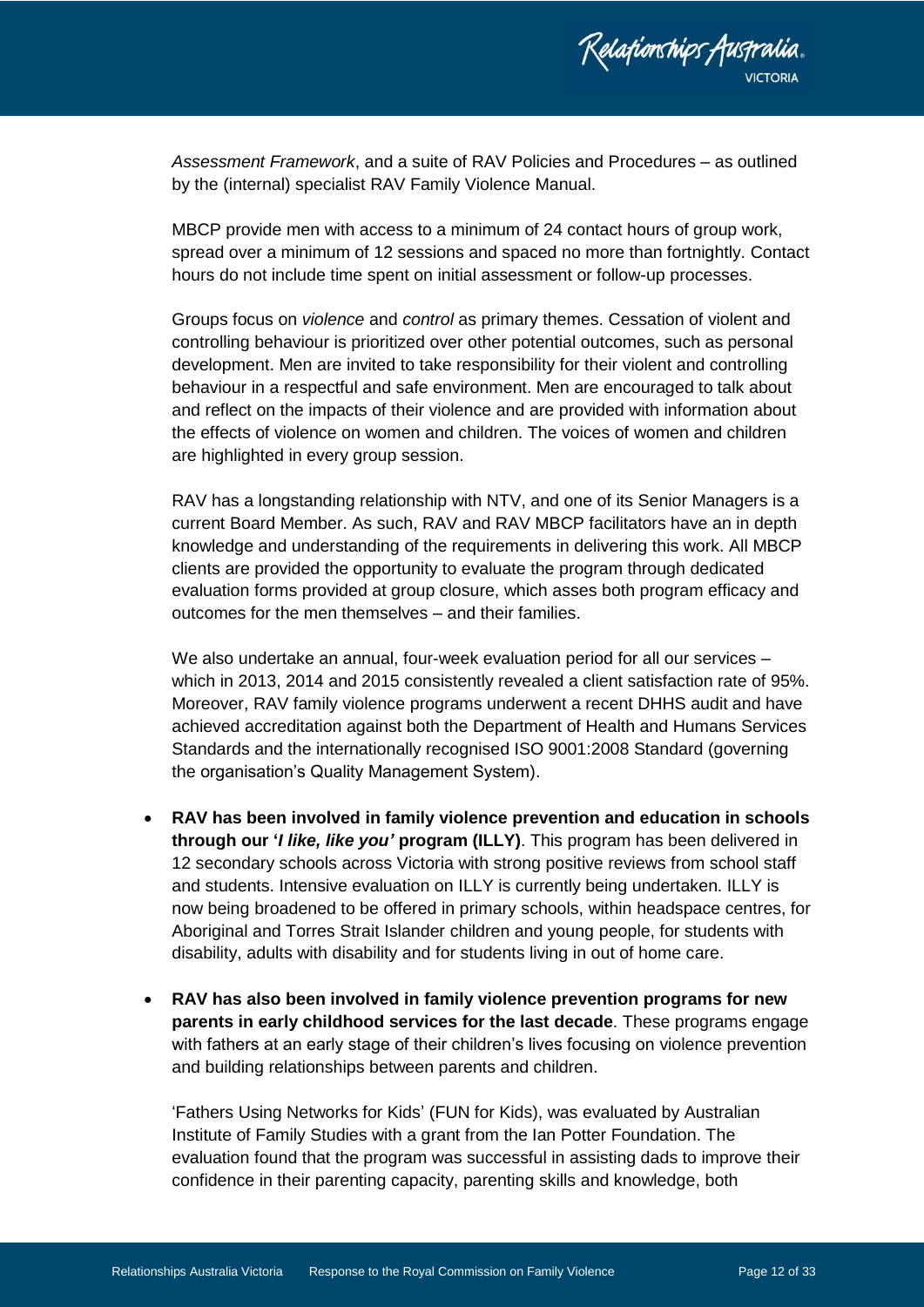

immediately after program completion and in the 3-4 months thereafter (*Australian Institute of Family Studies, 2008*).

- RAV is furthering its early intervention and prevention work in our 'Early Matters' program in the Ballarat and Sunshine areas. These **integrated whole of family programs work with early childhood services and primary schools** to promote and strengthen family relationships and to prevent family violence occurring.
- Against this backdrop of in**novative, integrated service development – which recognises the multi-faceted dimensions to family violence within the family and community**, and seeks to embrace multiple stakeholders in prevention (including individuals, families and communities, schools, other agencies and government) – there remains a lack of cohesion to much of the sector.

In addition to the leadership and integrated service strategies noted above (including information sharing and coordinated case management), sector-wide training is sorely needed to provide a foundation to this burgeoning service delivery. For example, while the **Common Risk Assessment Training** has been rolled out in Victoria over the past seven years, this implementation has unfortunately been inconsistent in its approach – particularly for new workers or staff in universal services or in the general community. A continuation of this training is required and a broadening to include universal services and specifically services that work with children and young people, including training regarding developmentally appropriate safety interventions.

## <span id="page-12-0"></span>**Question five**

*If you or your organisation have been involved in observing or assessing programs, campaigns or initiatives of this kind, we are interested in your conclusions about their effectiveness in reducing and preventing family violence.*

RAV staff has been involved in the development, provision and evaluation of a **High Risk Client Strategy Pilot 2008-2010** (*2013*). This evaluation involved Victoria Police, State Government of Victoria, and key organisations in the Western region providing specialist Family Violence women's and men's services. RAV was involved as one of the key providers of MBCPs in the region. Much can be said about the success of this model and the full findings warrant reading, however a brief summary is provided below.

The model involved a "rapid co-ordinated multi-agency and integrated response to assess and manage the immediate safety and welfare needs of women identified at high risk of lethality or serious harm because of extreme family violence in their lives" (*High Risk Client Strategy Pilot 2008-2010, p4*). The term "high risk" in this context is used to denote situations of extreme risk where lethality or severe harm is likely to occur unless a timely coordinated response occurs.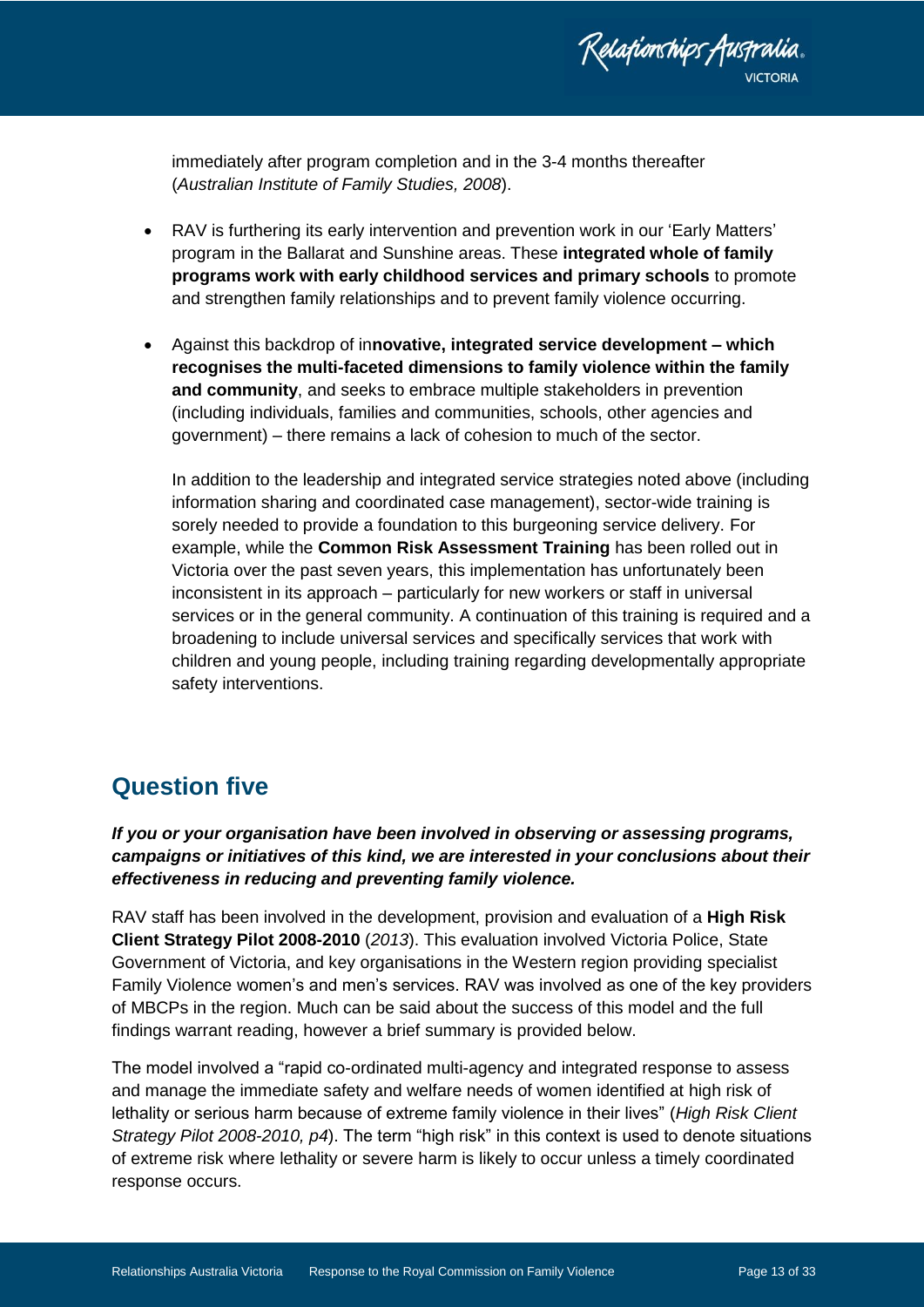Relafionships Australia.

With this model (which continues to operate), the woman who is at extreme risk attends an Integrated Coordination and Response Conference (ICRC) with relevant service providers. Where RAV was involved in this model, the women reported to RAV staff that they felt empowered, heard and had solid safety strategies in place, and were confident to call the Police as all parties understood and agreed to the necessary strategies to keep the woman safe.

Notably, the evaluation involved interviews with those experiencing family violence (women who had been involved in the pilot and gave their consent to be involved), as well as the managers and staff of the organisations involved in the client 'journey'. This personalised model of service care provided a valuable insight into client need and the shaping of responses to meet those needs. Furthermore, as the ICRC is called when a woman who was potentially at high risk was identified, there were limited delays experienced in mapping suitable response(s) (as would result from scheduled dates for a case conference).

The strategy was found to be an effective response strategy for a particularly pressing service gap – as there was nothing available at the time for women at high risk. The most significant testament to this strategy's success was that all of the women involved in the pilot study continued to live and to live more safely despite their risk categorisation.

### <span id="page-13-0"></span>**Question six**

### **What circumstances, conditions, situations or events, within relationships, families, institutions and whole communities are associated with the occurrence or persistence of family violence?**

The findings derived from RAV family violence programs echo's those identified in the **Common Risk Assessment Framework** regarding women at high risk of violence.

The following circumstances were found to be causal variables in family violence:

- Regional and rural isolation
- Lack of (social, cultural, community) support networks
- familial or cultural shame
- Age
- Culture
- Disability.

Of note, a number of specific challenges exist for **rural communities** that have come to the attention of RAV programs operating in these areas.

 Services in rural areas are fewer in number, with access further undermined by the **greater distances that separate them** from clients. This lack of availability provides clients affected by family violence with significantly less service choice (times of delivery, programs and locations).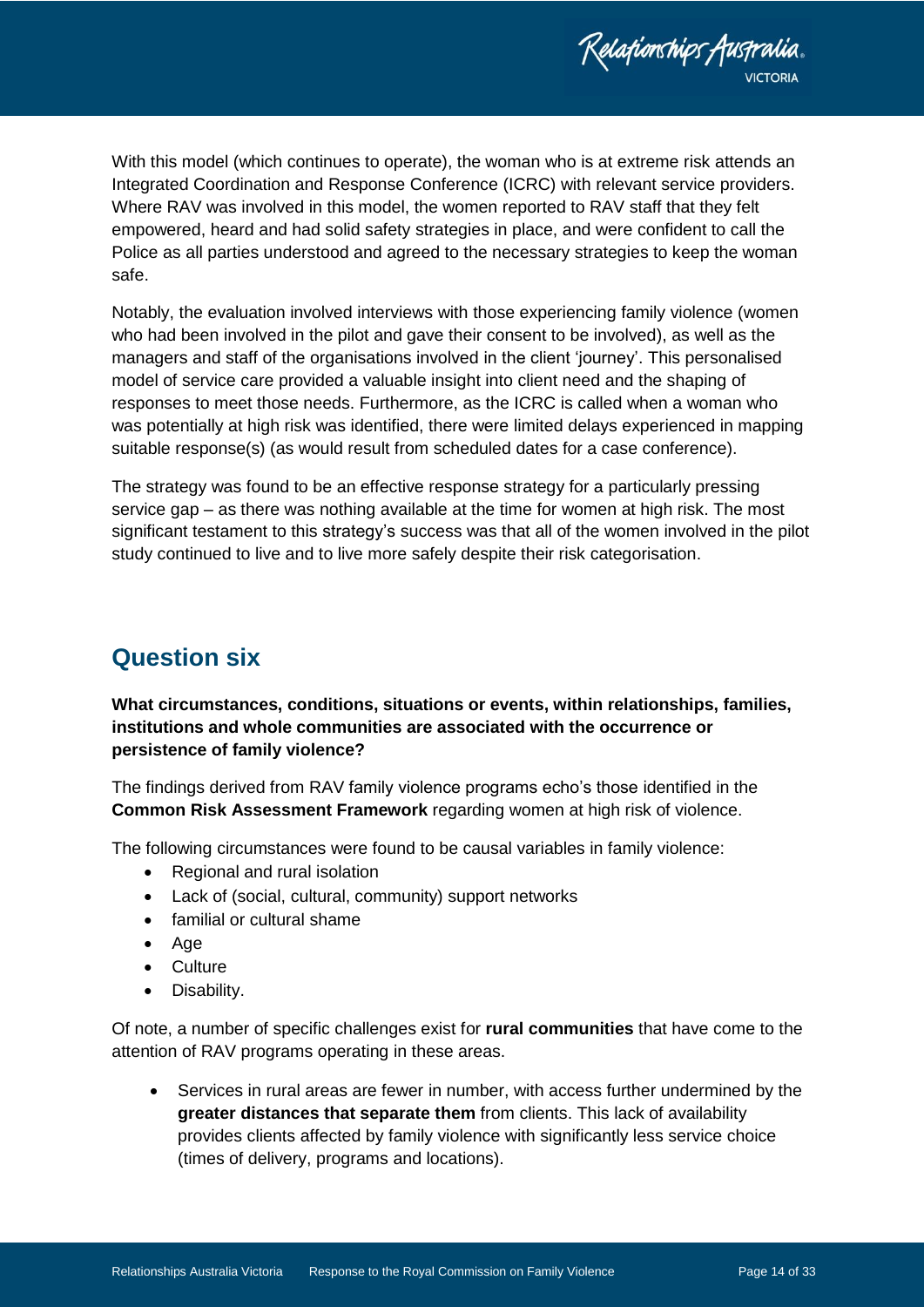

- Moreover, **considerations of confidentiality and anonymity** make it difficult for women and men to access services (highly visible transport options, small population and service practitioner base etc.).
- Service practitioners in rural areas also face issues regarding lack of anonymity for example reporting an incidence of family violence is made more difficulty when social connections exist with the individual/ family than occurs in metropolitan areas. This extends to the work of the police – with existing social relationships impacting upon family violence reporting and response.

As noted previously, clearer protocols around sharing of intelligence/ information are vital to support service delivery (impacting upon both clients and staff) – and this need is particularly perceptible in some rural areas.

- When police are reluctant to issue Safety Orders or the man/ family has a **prominent position in the local community**, women may also be less likely to report family violence to authorities.
- Infrastructure in rural areas also impacts upon family violence service delivery in rural areas - smaller courts for example are often unable to provide a suitable waiting room for women who are applying for an intervention order (separate from the perpetrator).
- **Limited resources and infrastructure** also impacts directly upon service delivery. The recent No to Violence costing model for MBCPs (2015) for example has shown that groups are more costly to run in rural regions than in metropolitan areas, which indicates a need for a variable and more responsive funding formula for rural areas – that better recognises the underlying operational environment and community characteristics.
- Leaving the family home for either party can be particularly difficult in rural areas, where the work of one or both parties is attached to the home. This is further exacerbated by a **dearth of alternative housing options** (emergency and longer term), which impacts upon the choices available for not only women (and children) but also for men seeking to leave the home after violence.
- There is also often a **lack of aligned support services and pathways** for women and children following immediate family violence response in rural areas.

Our experience working with **CALD clients** has shown that these communities (and in particular CALD women) also experience a unique set of circumstances associated with the occurrence and persistence of family violence.

- A lack of English literacy and spoken proficiency
- Isolation from community and mainstream services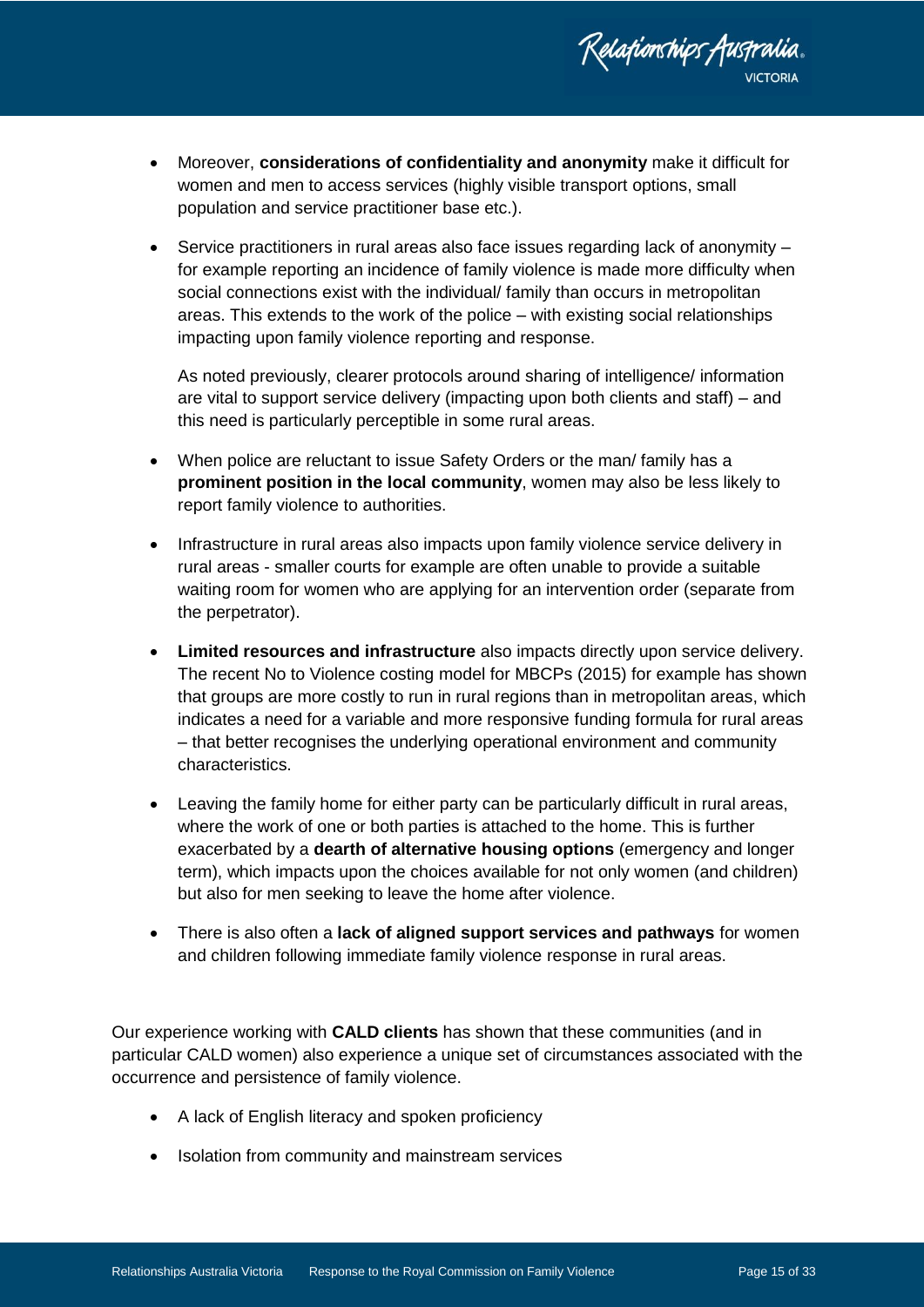Relafionships Australia.

 Particular living situations and familial relationships shaped by socio-cultural characteristics, such as women and children living within the extended family of the man, and the subsequent uncertainty of continued and safe residency.<sup>3</sup>

## <span id="page-15-0"></span>**Question seven**

### **What circumstances and conditions are associated with the reduced occurrence of**  *family* **violence?**

RAV has provided Men's Behaviour Programs in metropolitan and regional RAV Centres for 20 years. During this time a specialised Family Violence Manual was developed to provide clear guidance for our work, which includes a number of processes and strategies to underpin positive outcomes for groups, and to address not only the presenting needs of clients (men) but also recognise, engage and support those families that are impacted by the behaviour:

The following circumstances and conditions have been found to strengthen service delivery, and reduce the occurrence of family violence:

- Men (and women) undergo a **stringent intake assessment** in order to identify all presenting issues and ensure a cohesive and aligned service response – that addresses all family violence and associated concerns.
- RAV practitioners receive **specialist training** in Family Violence Risk Assessment, Common Risk Assessment Training, Child Protection, trauma informed practice, cultural inclusion, mental health and child safe practice.
- **All staff undertake clinical supervision** in their Family Violence work, and the supervisors of this work receive external supervision to ensure client as well as staff wellbeing, service quality and continuous improvement.
- RAV practice staff and program/ centre/ senior managers are encouraged to join and remain **active on local and state family violence service networks**. Our senior managers sit on executive family violence committees across Victoria, and a Senior Manager currently sits as a Board Member of No To Violence.
- The importance of family violence services (e.g. MBCPs) in providing effective **partner contact for women** to become empowered to make their own decisions, to access support and to better protect themselves and their children has been widely acknowledged within the sector (*Howard, 2008*). Accordingly, the MBCP partner

 $\overline{1}$  $3$  Our work with the Indian community for example, has revealed the possibility for extensive control to be exerted over newly arrived wives by the husband and his extended family. RAV staff have contributed to the development of targeted resources for women in the Indian community, and also collaborated on a specific submission to the Royal Commission.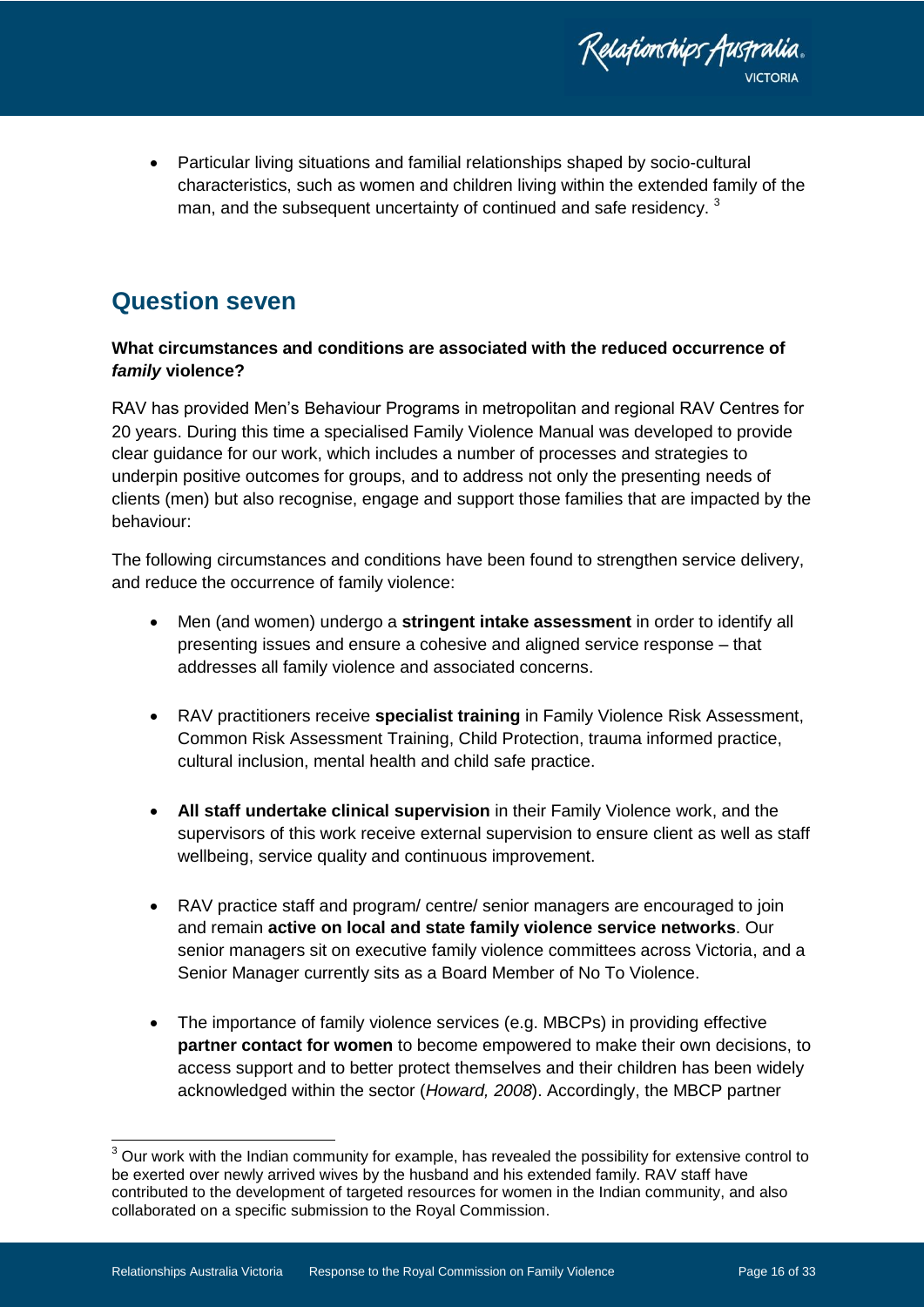

contact model should form an integral part of any men's (family violence) behaviour change program.

Moreover, the importance of specialist family violence counselling and women's family violence services (groups) in working with women to assist them to access support pathways, develop positive safety strategies and separate safely from abusive relationships cannot be overstated.

- In addition, RAV service evaluation and research has shown the importance of providing **tailored and integrated service delivery** for perpetrators of family violence and for their families – whereby Men's Behaviour Change Programs are not *stand alone* interventions but are integrated within a cohesive array of local services and support networks. Recent research from the UK reflects the importance of this approach (*Mirabel Final Report, 2015).*
- Indeed, an evaluation of the RAV Vietnamese MBCP (*McIvor and Markwick, 2011*), indicates that the specifically designed program (which incorporates translated resources and assessment materials, and co-delivery with a Vietnamese facilitator) saw significant positive feedback from participants, and a reduction in family violence and/ or safe relationship separations.
- However, the development of Vietnamese, South Asian and Arabic speaking men's groups has only been possible through **sustained collaboration with local community groups and organisations**, most notably with inTouch Multicultural Centre Against Family Violence.

Similarly, RAV works collaboratively with Aboriginal communities, leaders and Aboriginal Controlled Community Organisations (ACCOs) and Indigenous Family Violence Regional Action Groups (IFVRAGs) in a number of regions to develop new and innovative strategies for community engagement and support.

This service integration, agency collaboration and coordination, and associated development of new family violence models for communities must become standard practice for all stakeholders working within the family violence sphere.

## <span id="page-16-0"></span>**Question eight**

*Tell us about any gaps or deficiencies in current responses to family violence, including legal responses. Tell us about what improvements you would make to overcome these gaps or deficiencies or otherwise improve current responses.*

Deficiencies evident in the family violence sector (some of which have already been noted herein), stem largely from a systemic inability to draw upon, and therefore benefit from an integrated and adaptive family service network – including information exchange, practical experience and knowledge sharing, evidence-informed best practice, and integration of service providers pathways.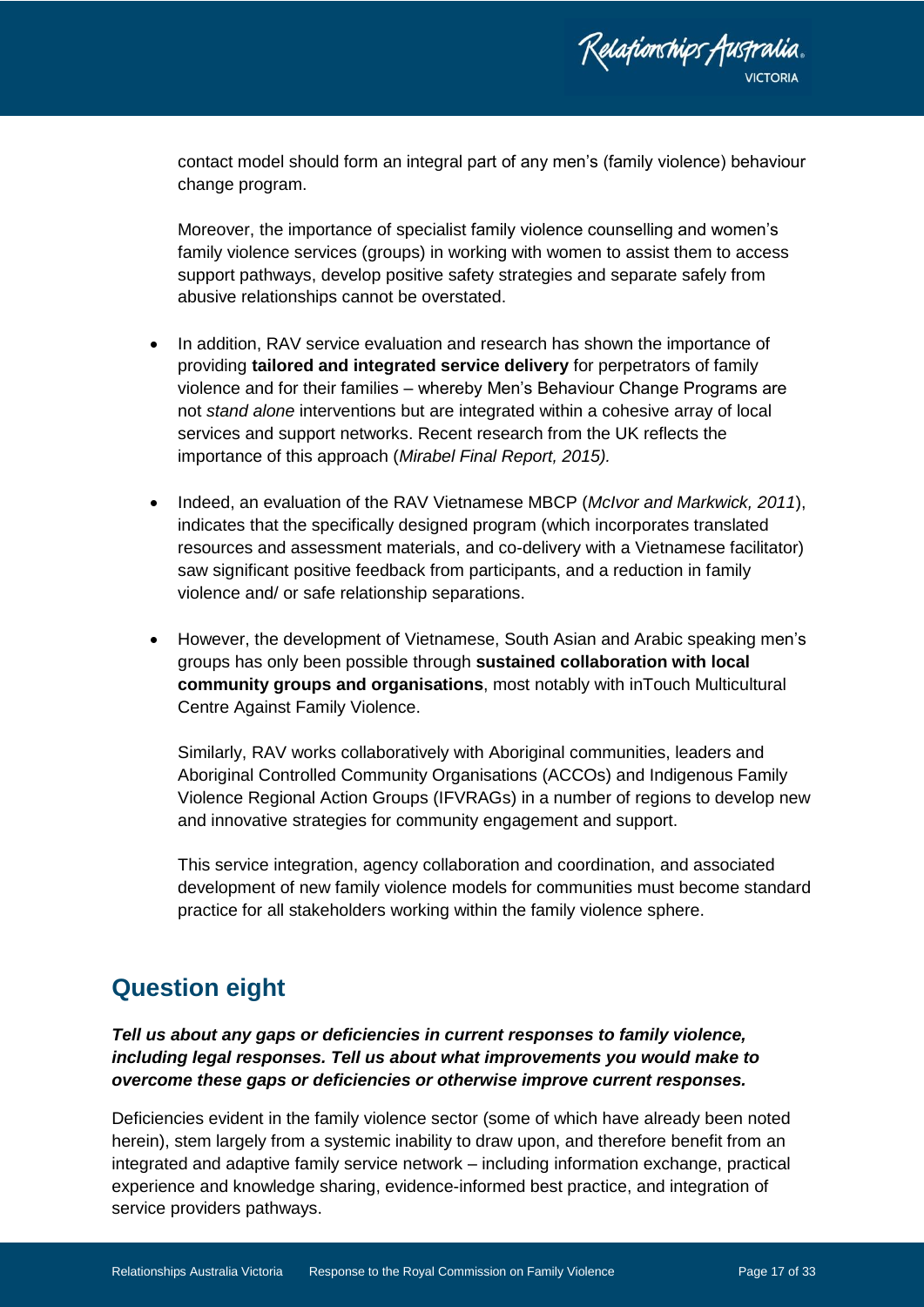

*In summary – family violence services must remain flexible, with outcomes for those involved directly correlated with the quality of response (i.e. capacity and resourcing) and the timeframe of response provided (i.e. integration and access).* 

For example, where police have been called to incidents of family violence in CALD communities, there has often been an inability to shift the response from a home visit to a telephone conversation with the woman – even when the Police were advised that such actions could increase the risk to the woman and children as they were living within the perpetrator's extended family.

Accordingly, proposed improvements to the family violence system are as follows:

 The ability for all service providers to explore suitable responses in **Risk Assessment Management Panels** may go some way toward improving fragmented service delivery.

However, there is an associated and significant reliance on accurate client/ family information being passed between all stakeholders involved, including police and service staff who are directly responding to the outcomes of family violence.

As such, the **collaborative mechanisms and frameworks** underpinning these nascent synergies must be developed, strengthened and maintained.

- A **collaborative practice model** is therefore posed as an alternative model to traditional dispute resolution for providing an effective response in those family violence cases where the perpetrator demonstrates self-reflection and a desire to behave differently. This model recognises the need for the collaboration of specialists given the co-existence of a range of causal factors influencing family violence. Such factors include parenting practices, child development, finances and health (*Markwick 2015*).
- Such a collaborative practice model delivered alongside a **strong, trauma informed Risk Assessment and comprehensive case management/ coordination** may go some way toward addressing the service dichotomy noted earlier and the disjointed approach that can occur in traditional family violence work.

RAV is currently strengthening such a model of service delivery for families experiencing family violence – incorporating **enhanced intake assessment(s), a whole of family approach and therapeutic case management of families affected by family violence.** 

Such a model must also recognise the need to take into consideration the sociocultural, environmental and family factors that impact upon an individual's (and family's) experience of violence – and their capacity to recover.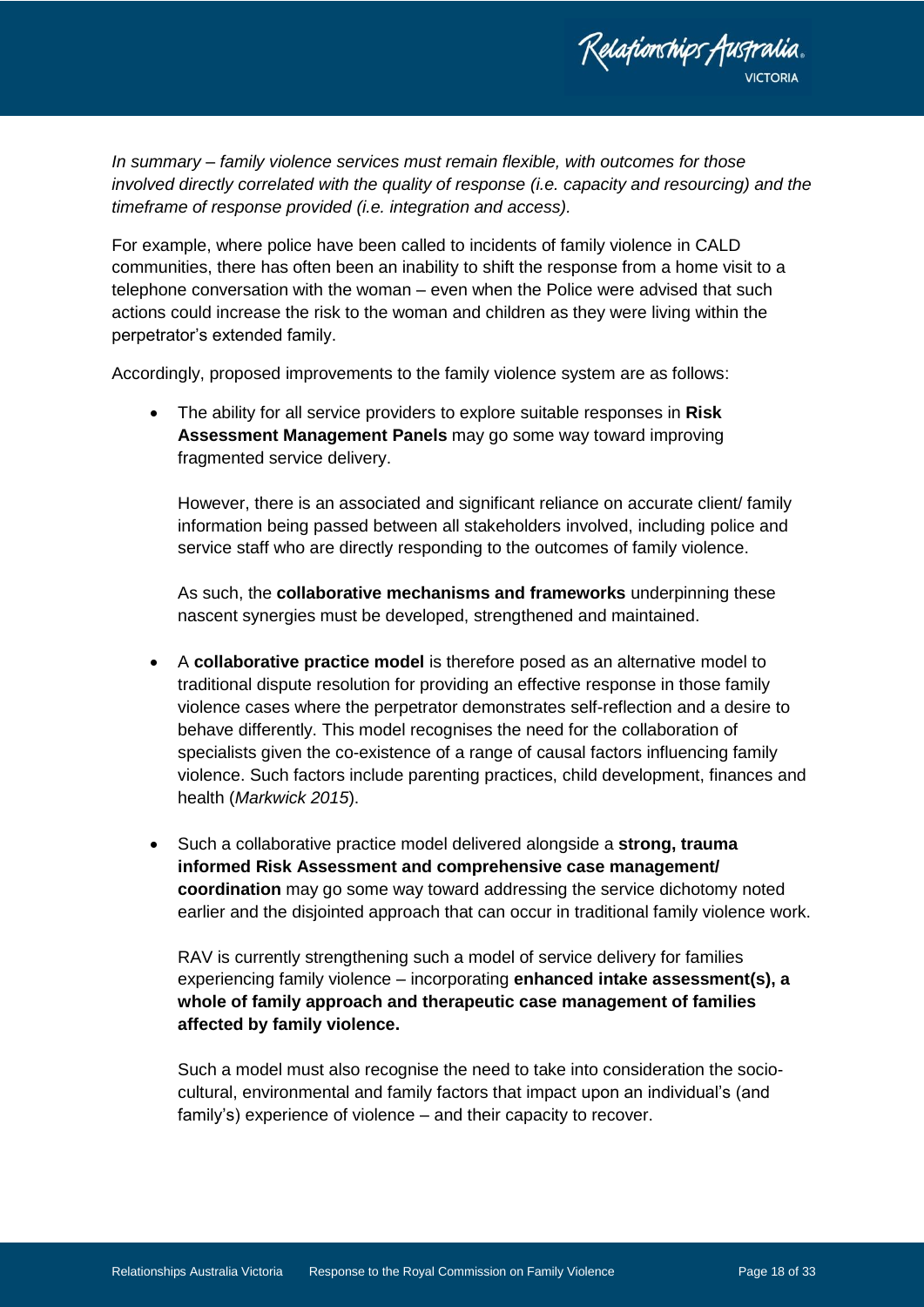

## <span id="page-18-0"></span>**Question nine**

*Does insufficient integration and co-ordination between various bodies who come into contact with people affected by family violence hinder the assessment of risk, or the effectiveness of (early intervention, crisis or ongoing) support provided, to people affected by family violence? If so, please provide examples.* 

As stated in Question 2, the 'siloing' of services for men, women and children (from both a theoretical vantage point as well as *in praxis* delivery) can significantly hinder the effective assessment of risk, and undermine the timeliness and effectiveness of an integrated family violence response – at any point of the continuum from early intervention to tertiary response.

Furthermore, some State and Federal Acts are at odds regarding sharing of intelligence, amplified by Family Violence Intervention Orders that are at times unclear. As a consequence, the accountability of perpetrators of family violence remains ambiguous, as is the understanding of various service providers of their responsibilities in the perpetrator (and those impacted) support 'journey'.

As stated in Question 8, the effectiveness of a service provider's response to a crisis situation may be less effective where there is not an opportunity for a seamless and coordinated response by a range of aligned family violence services – supported by effective information exchange mechanisms.

Regional Integration Coordinators and Regional Integrated Committees have gone a long way towards assisting service providers to work together on service integration and to understand the roles of diverse organisations that work with families affected by family violence. Also, and as noted in the Operational Context section and Question 5 above, the High Risk Client Strategy has greatly assisted such integration and the coordination of services working with woman and children at high risk of lethality.

However, pivotal to the effective delivery of family violence services that bridge these gaps is **a coordinated case management approach for all men entering the system, as well as women and children (and other impacted by violence)** – that ensures services, information exchange and outcomes across the sector are and remain aligned and integrated.

## <span id="page-18-1"></span>**Question ten**

### *What practical changes might improve integration and co-ordination? What barriers to integration and co-ordination exist?*

Reiterating what has been discussed previously, there are a number of barriers to integration and coordination within the family violence service delivery sector that must be explored and addressed: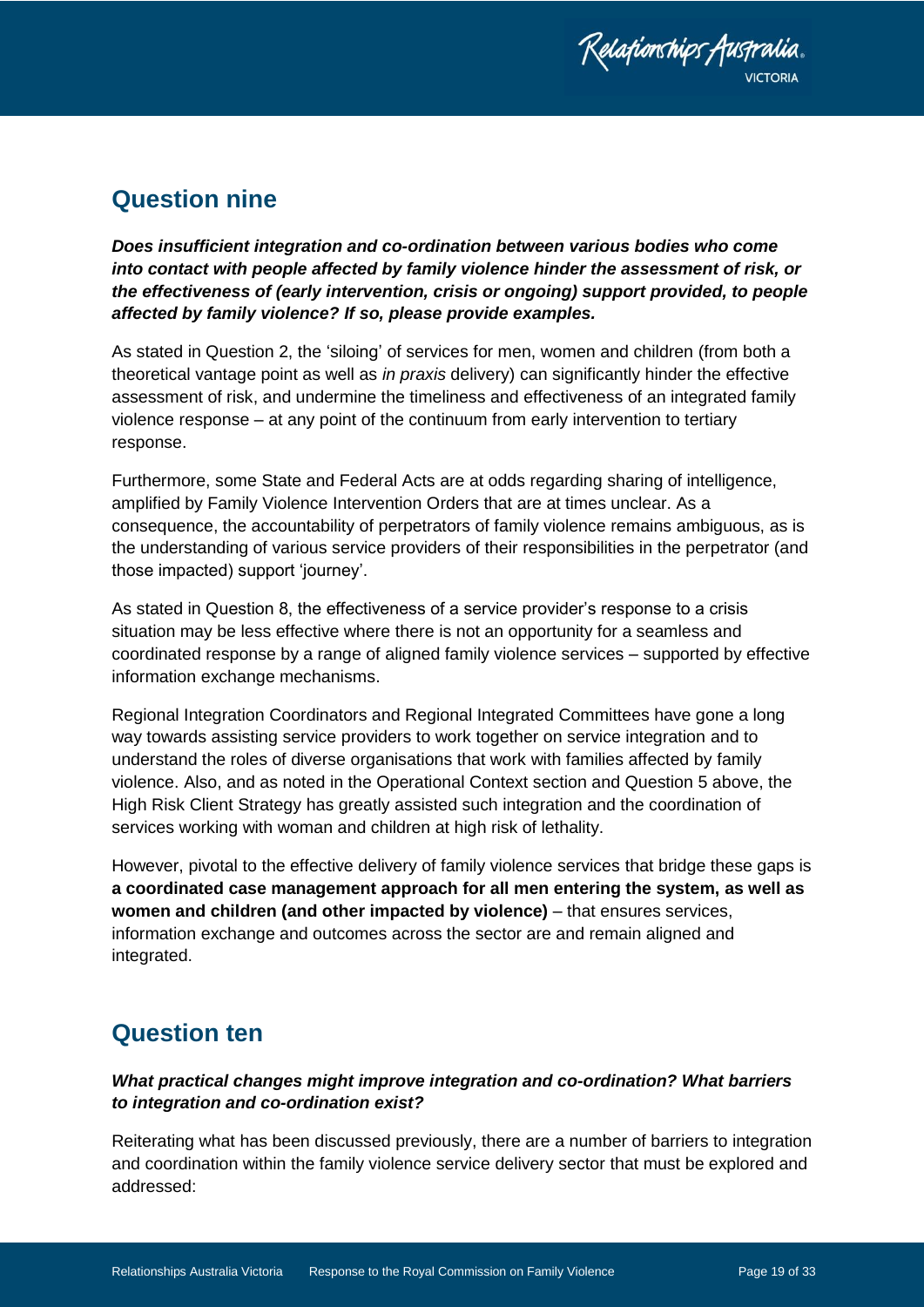

- The **inherent conflict between Federal and State legislation and funding models**
- **Variable service response protocols** between and within services a consequence of the degree of knowledge and experience, capability and availability of resources
- **Significant (and increasing) demand for services** intensified by long wait lists or closed/ limited intake capacity due to lack of resources and over-burdened providers (for example women's crisis services).
- The **absence of clear process and guidelines for reporting** breaches to court orders
- Service provider reliance on multiple (and often incompatible) databases and the **lack of synergy between client data storage / reporting mechanisms** (provider – agency – government). This includes both physical and electronic records management systems and processes.
- A lack of a **secure electronic information/ intelligence exchange systems** between services and agencies (including email and client records management).

What is needed is a set of robust evaluation and assessment tools, more greatly aligned services and collaboration between stakeholders, and a comprehensive case management approach to service provision (integrating for example women's and children's programs, counselling, drug and alcohol services), embedded within a family violence system of wider support pathways for men to seek ongoing support following the completion of an MBCP.

## <span id="page-19-0"></span>**Question eleven**

What are some of the most promising and successful ways of supporting the ongoing *safety of people affected by violence? Are there gaps or deficiencies in our approach to supporting ongoing safety and wellbeing? How could measures to reduce the impact of family violence be improved?*

A number of specialised family violence strategies can ensure ongoing safety and effective, tailored support through family violence.

- RAV provides **specialist counselling for women experiencing family violence**. Women either self-identify or are referred through other programs, and access family violence practitioners who provide confidential, supportive counselling that seeks to:
	- Increase the safety of the woman and her children
	- Assist those impacted to work through the traumatic impacts of family violence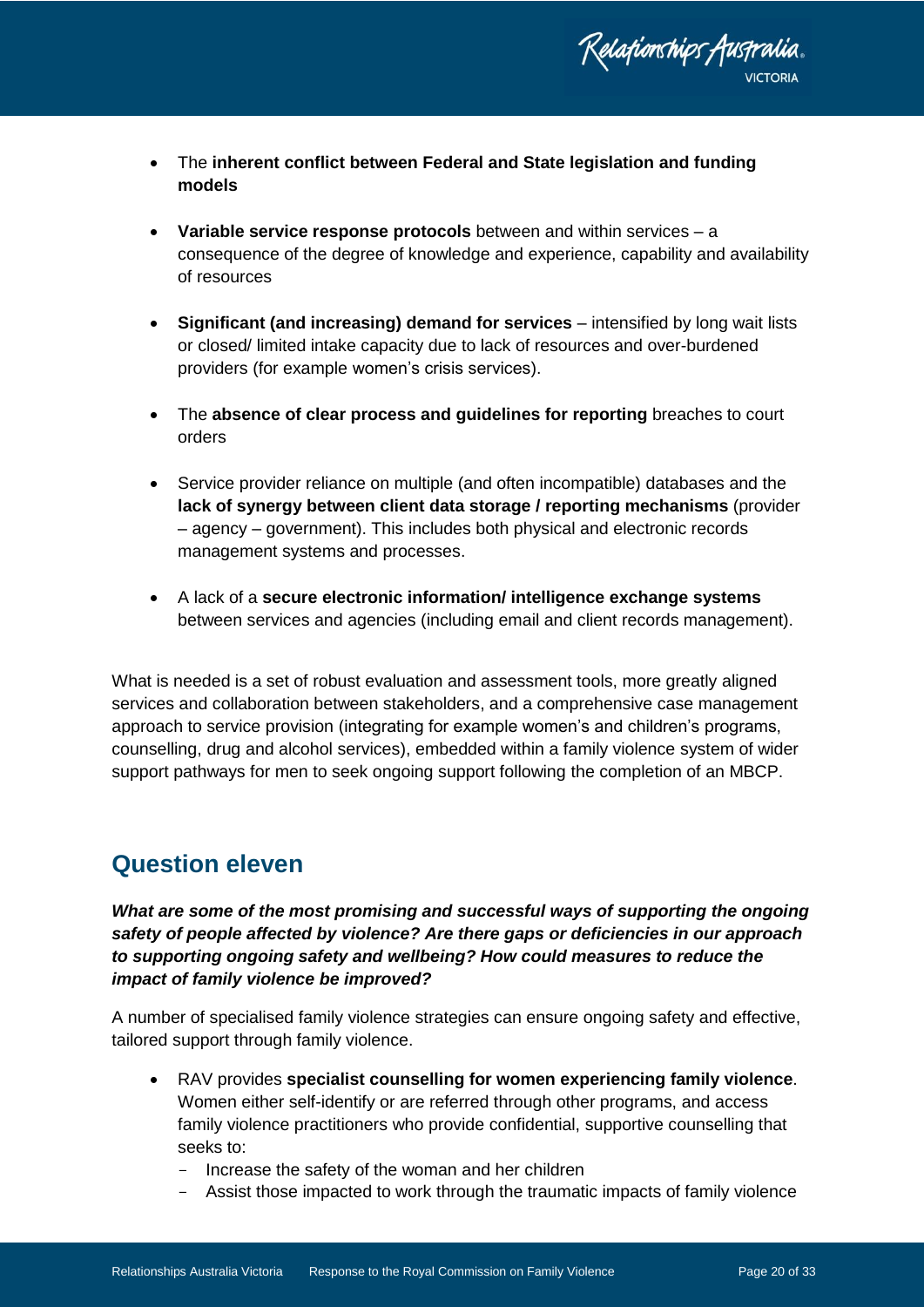

Relafionships Australia.

This model of counselling has been found to have a significant and positive impact on the lives of the women involved. Notably, feedback has revealed that alongside more dedicated women's services (that address for example specific aspects of crisis response, intervention and support), **clients also seek to access services that continue past the immediate crisis and explore a range of supportive options for themselves and their relationship with their partner.** For example, if assessed as safe to do so, the woman may attend counselling with her partner at an appropriate stage of the counselling work.

This is in line with our discussion previously regarding the value of a **whole of family approach to family violence**. Safety should always be the first issue explored with those family members impacted by family violence, however by engaging with a trained and experienced practitioner, families (women, children as well as the men themselves) are also able to link with aligned and integrated services through facilitated referrals and further embed change over time.

 In addition to individual counselling and support services, RAV has for a number of years run **women's support and recovery groups**. The Opening the Doors Women's Group for example combines trauma-informed art therapy, with targeted support strategies and information resources. The group parameters remain flexible to reflect participant's needs and commitments, and women can re-enter a group at any time. Facilitators work with participants to explore specific issues, and support referrals to other (internal and external) services including partner contact, counselling or family dispute resolution as required.

Notably, evaluation of the program has shown that its **success lies in its ability to remain flexible** – in particular allowing women to continue or re-enter the program as required. This recognises the specific safety issues and constraints that many women impacted by family violence may experience when seeking to access services. It also allows participants to develop trusting and positive relationships with other women and the group facilitators. Embedded within the wider service system, this reduces isolation and establishes a support system, enables referrals to other relevant services and empowers the woman to guide her own support 'journey'.

- Moreover, **work with children in specialised family violence counselling** is imperative in assisting children to begin to work through the trauma that they have experienced, and to develop strategies for resilience and safety in their peer and family relationships. Tools such as sand and play therapy, games, strength cards and books are useful to engage with children and assist with their learning and support.
- Service delivery that seeks to support the ongoing safety and well-being of those affected by family violence cannot be overly prescriptive – either in service modality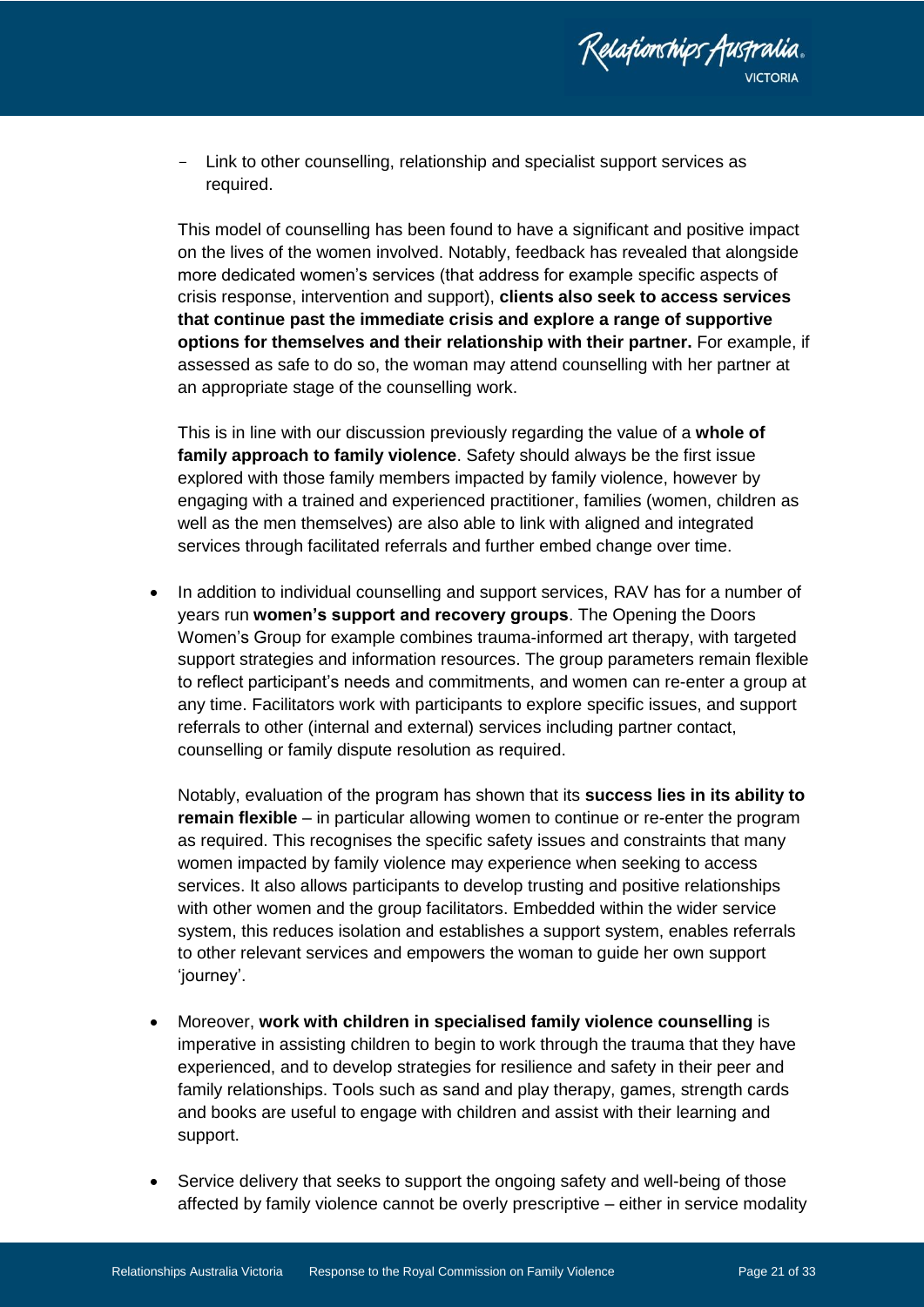

or timeframes/ delivery parameters**. While remaining founded in sound therapeutic principles, services must remain adaptive, responsive, integrated and flexible**. As mentioned earlier, longer term MBCP's enable men to sustain behavioural change and move toward long-lasting attitudinal change.

As such, further resources need to be allocated at service delivery points that assist families' ongoing safety and wellbeing. There are no quick fixes to the complexity of family violence for many of our clients, and bolstering services to ensure that they remain innovative and reflective of multi-faceted need 'on the ground' is vital.

This sentiment is also echoed by the need for different service models for CALD, Indigenous and newly arrived families affected by family violence. These services must **recognise and address the behaviour and trauma experienced within the**  boundaries of the social and cultural circumstances that exist for the individual, family and community group.

 Following collaboration by RAV and Aboriginal community members and organisations in the Western Region of Melbourne, a protocol was established between mainstream providers of MBCPs and the Aboriginal service in the area. This protocol provides **guidance on L17 police referrals for Aboriginal men, and directs these referrals to the Aboriginal service** (if the man is in agreement).

This hugely significant step establishes firm support pathways for Aboriginal perpetrators of family violence to culturally specific service delivery. RAV has also collaborated with Aboriginal organisations to run Aboriginal fathers and children's groups to engage communities and build relationships, establish and strengthen sector pathways, and to provide positive and culturally safe spaces for the exploration and prevention of family violence.<sup>4</sup>

 Such **continued collaboration and innovation** is vital to the development and efficacy of family violence services and the safety of those impacted. For example, "BSafe" from Family Violence – a mobile unit with GPS tracking – has been trialled in the Hume region (by the Integrated Family Violence Network).

Evaluation findings reveal reduced breaches of intervention orders and significant improvement in feelings of safety for women. Furthermore, the majority of recipients are able to remain in their own home and community. These are significant elements in supporting women and children affected by family violence and RAV supports the extension to other regions of availability of this equipment.

-

 $4$  RAV collaborated with the Aboriginal community on a response to the Royal Commission and endorses section 6.5 of the *Preventing Violence Together United* response. This response addresses specific strategies for prevention of family violence within Aboriginal communities in the western region of Melbourne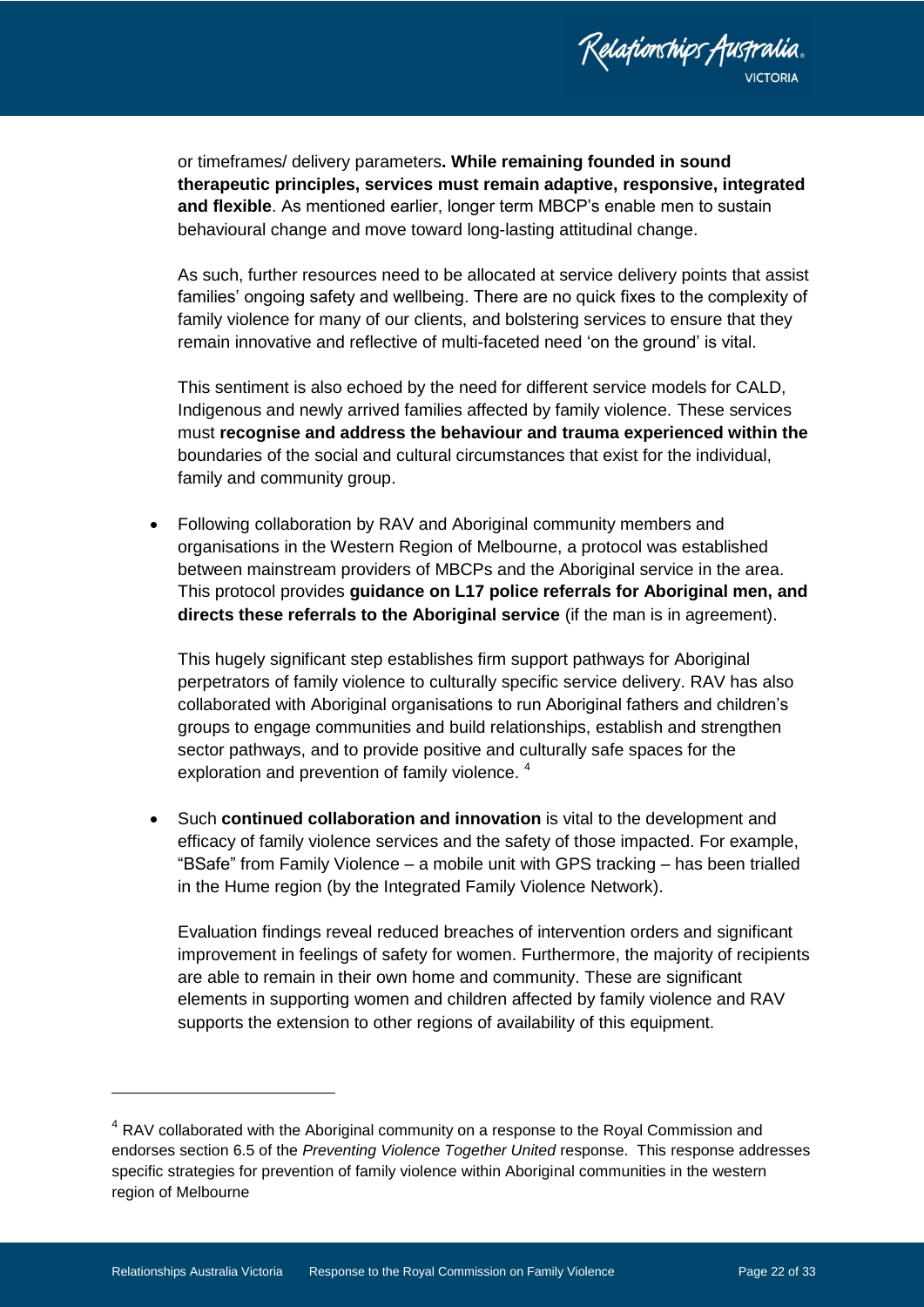

- A **comprehensive case management model that maps a client's service 'journey' – from intake through service delivery and referral, to longer term support** – for men, as well as women and children will ensure that services, information exchange and outcomes across the sector continue to improve. Such a model should also incorporate a strong evaluation component to benchmark and track improvements.
- Finally, **accountability of perpetrators** remains an area for greater involvement and development, with significant gaps persisting in our approach – particularly in the area of breached orders. Improved protocols are required for sharing information between services and clearer reporting mechanisms, which will greatly support family engagement and trust in service providers, thereby underpinning the ongoing safety and wellbeing of those affected.

# <span id="page-22-0"></span>**Question twelve**

*If you, your partner or a relative have participated in a behaviour change program, tell us about the program and whether you found it effective? What aspects of the program worked best? Do you have criticisms of the program and ideas about how it should be improved?*

RAV clients have provided permission for their feedback and voices to be included in this response, and will guide our response to this question.

 An evaluation of men attending RAV MBCP's in 2014 across the Melbourne metropolitan region indicated a significant level of support for the program, and highlighted a number of successful approaches for decreasing anger and abusive behaviour.

A high percentage of men reported being more respectful in their relationships (almost 95%), an improvement in the reduction of violent behaviours (over 90%), and taking a greater responsibility for their abusive behaviours (almost 85%). In addition, a significant number of men (80%) reported an improvement in their relationships with their children, and (almost 90%) reported that members of their family were safer.

#### *What could be improved?*

 Participants in RAV MBCP groups across all our centres – including our Vietnamese groups – most commonly observe that an improvement would be for the **MBCP to run for a greater number of weeks.** 

A proposed improvement to format is the creation of an option for longer groups (over 15 sessions), as well as 'second stage groups' that go beyond behavioural change to sustained attitudinal change, and further men's specific trauma-informed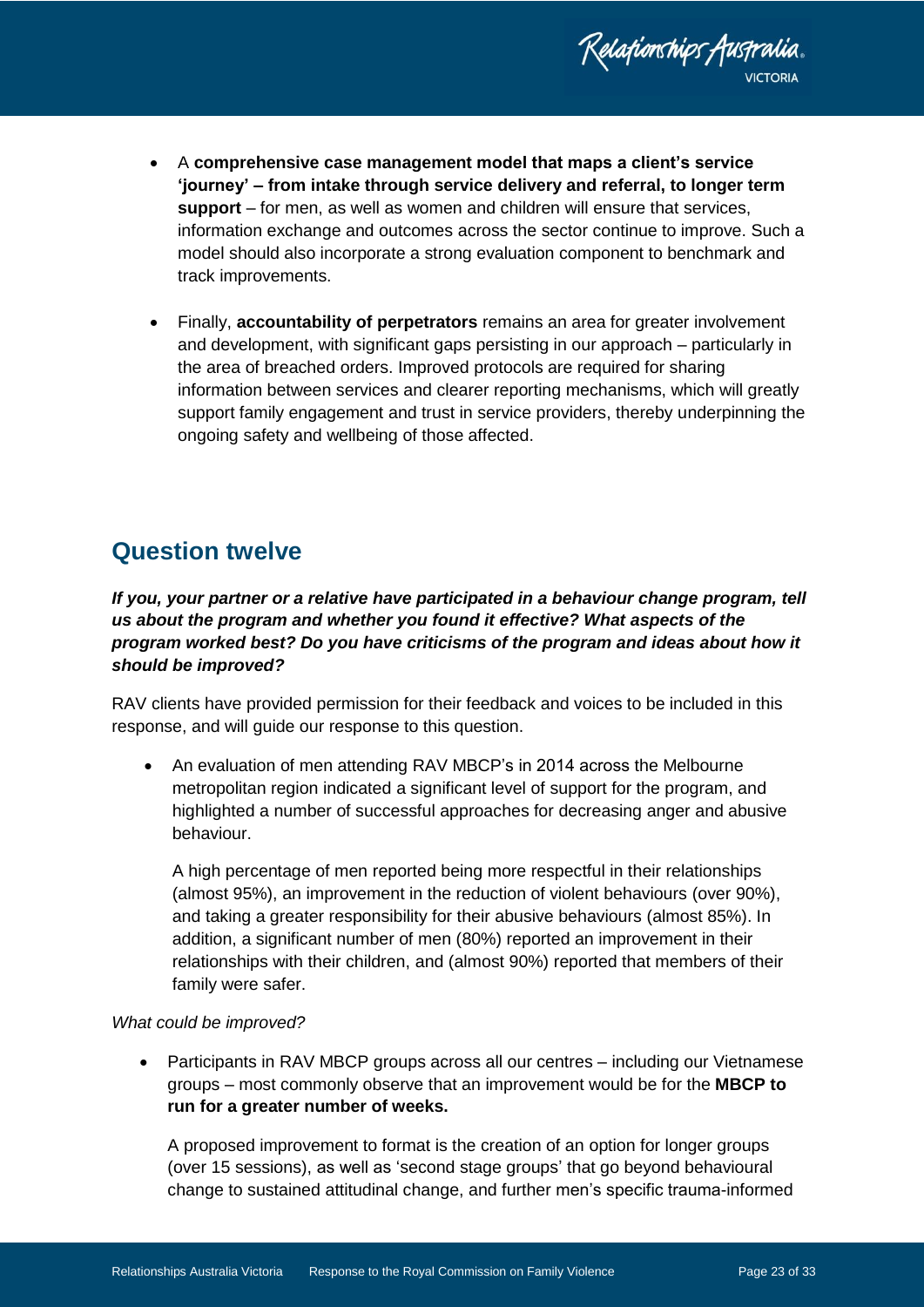

family violence counselling. Bolstering men's family violence programs in such a way would assist men who have started to move toward non-violent and respectful relationships to sustain this change over time.

In addition, **evaluation of how men who have attended MBC's successfully maintain their positive behavioural change and associated underlying attitudinal changes is sorely needed**. In those instances where RAV has provided an ongoing support group for men who have completed an MBCP, there has been significant and sustained changes in the man's behaviour. Furthermore, women have reported feeling safer in the relationship, and couples and families have engaged with counselling, Family Dispute Resolution and other RAV services to a greater degree.

Such conclusions are supported by research such as The Project Mirabel Report (*Kelly and Westmarland, 2015*), which indicates that the 'length and depth' of MBC groups "makes it possible to go beyond simple behavioural disruption to deeper changes that make a difference in the lives of women and children".

Indeed, men attending RAV's men's support group (for men who have completed a MBCP) indicated that in order to continue on the path to respectful, non-violent relationships and to maintain behavioural change, they needed a 'mentored third stage group' that engendered ongoing patience, respect, vigilance, listening, helping and sharing.

- Across all our family violence services, clients reveal that they wish **the man had accessed a program earlier**. This supports the need for more dedicated resourcing for MBCP's, a greater number of allocated spaces, heightened referral pathways into the groups, and stable and sustained funding.
- Moreover, RAV has found that when **men can be engaged at an early stage following initial contact**, they more readily enter a MBCP and remain for the duration of the process of change. Also, when men attend an entry group or counselling prior to attending an MBCP, we have found that they are more 'group ready', prepared to take responsibility for the process, and therefore able to work proactively on behavioural and attitudinal change, than if they are placed directly in a MBCP. Again adequate, consistent and committed funding is necessary.
- Many of the **men attending the MBCP's have complex needs** and require referral to other services such as drug and alcohol, gambling, family dispute resolution, and fathering programs. In order to facilitate these referral pathways, many men require individual meetings with group practitioners which explore more deeply the individual goals and needs of each man**. Funding that provides for coordinated case management** – that is aligned and integrated with the MBCP – would therefore greatly enhance MBCP service delivery and outcomes.
- **Enhancing the integration of the MBC group with other men's, women's and children's services** is a vital component of behavioural change work. RAV has found that situating MBCP groups in service centres that provide a range of support options is an extremely pragmatic and expedient means for managing this synergy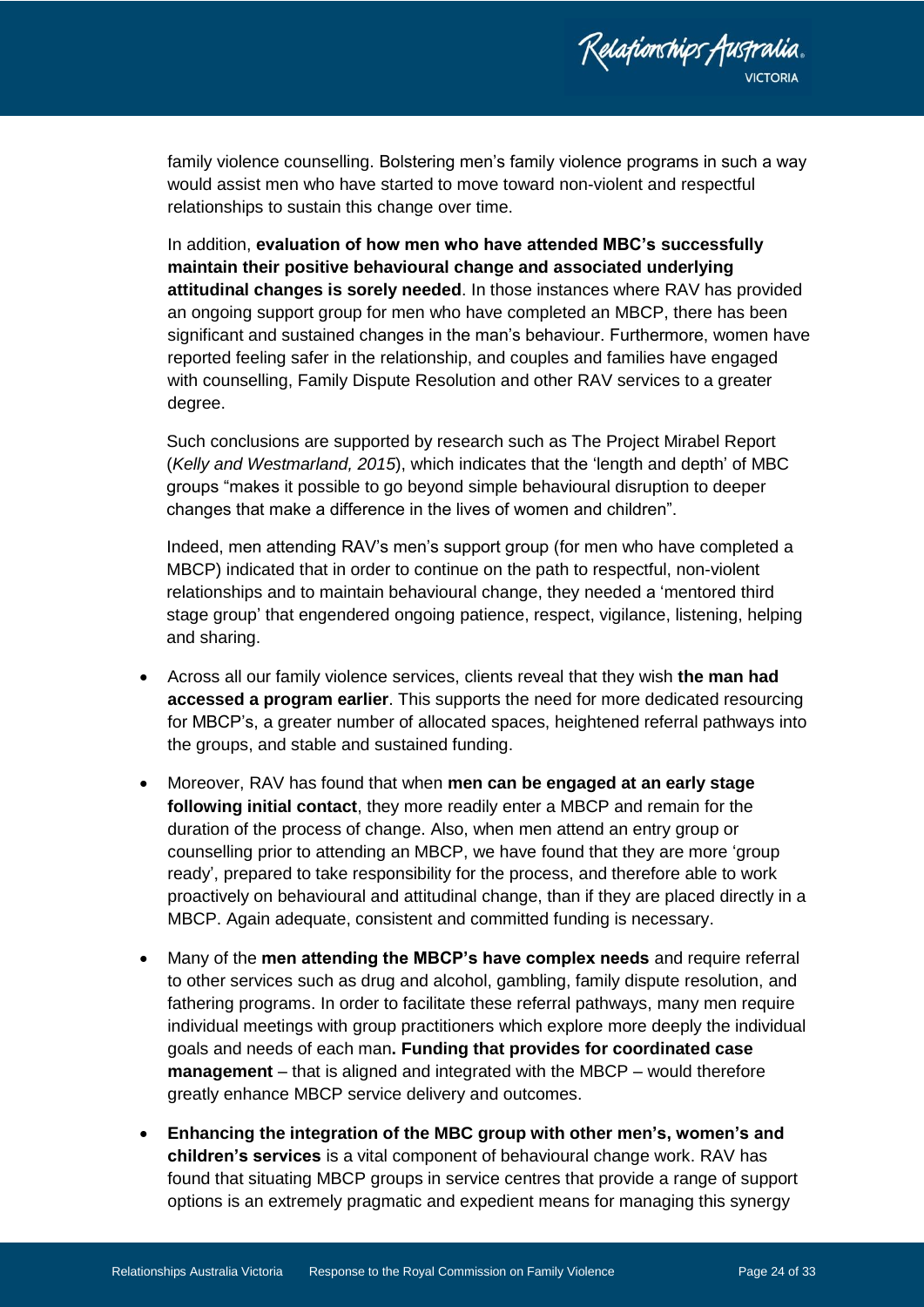

and addressing the range of family needs presented. Most notably, strong links with women's and children's specialist services is imperative top ease of referral and in terms of accountability.

#### *What has worked?*

 **Culturally specific groups are vital** to successfully engage men with poor English proficiency and where discussion of pre-migration experience or social and cultural circumstances is required. **Partner contact provided by a culturally appropriate worker or external organisation is also strongly recommended**, alongside comprehensive case management support for families (and children) where required.

The RAV evaluation of a pilot Vietnamese Men's Behaviour Change Program (2010) revealed that many partners reported positive changes in the men's behaviour toward themselves and their children, and the importance of effective partner contact in enabling them to access referral services, rebuild relationships or to safely leave abusive relationships.

The women were also very positive about the weekly telephone contact undertaken by the Vietnamese partner contact worker. This relationship, which provided education regarding family violence, Australian law and referral information, was invaluable to the women. The importance of excellent partner contact and integration of this role with the MBCP cannot be overstated.

- **Partner Contact funding and service parameters must be more clearly established** to ensure effective phone contact, family violence counselling, linking to other specialist services, children's family violence counselling and case management of partners and children is undertaken where required. Contact with women who are/have been in a relationship with the men attending our MBCPs, is an intrinsic component of MBCP work, and keeping women and children safe is a key objective of the program (the safety and support of the mother is strongly linked to children's safety).
- It is worth noting that a large proportion of the men attending MBCP are referred from Corrections and/or the Courts, either mandated or on a Corrections Order. The **unsuitability of a** *one size fits all* **service delivery mode**l is therefore evident when recognising levels of criminality and criminogenic profiles of men in a group (for example for men who are on Corrections Orders).

It would be useful to examine whether it is more appropriate to have men who are attending voluntarily in a separate group to those who are not. Further training of those facilitators working with men who have criminal charges against them may also be required, alongside strengthened support and clinical supervision for group facilitators.

 Further **evaluation of partner's and children's immediate and longer term experience of family violence** is required to ensure an informed and effective, whole of family approach is established. Research would need to consider the safety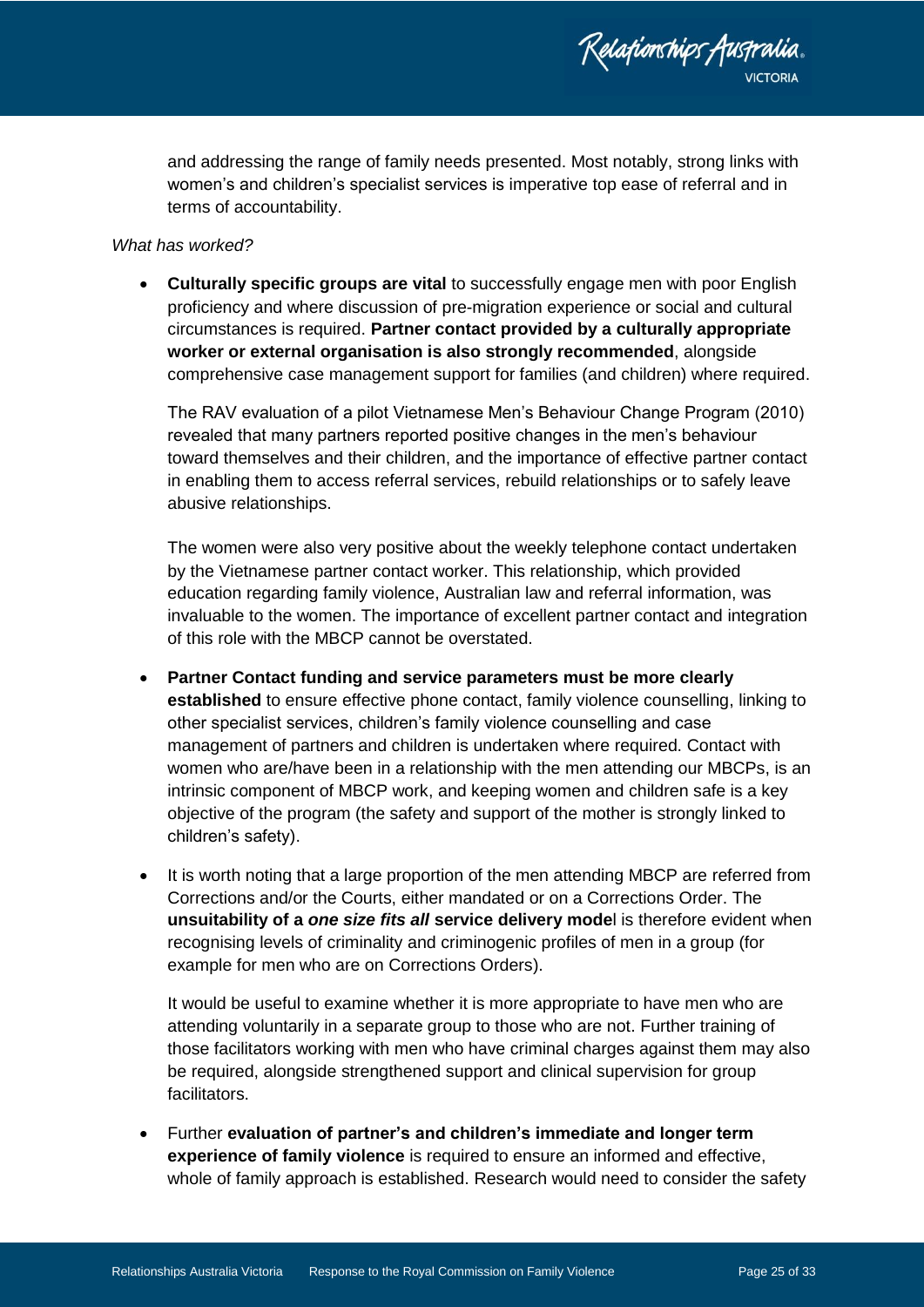of women and children, the risk of reinvoking previous trauma and the willingness of these parties to be involved.

In our work with **children who have experienced family violence we have found that there are long-term social, emotional and developmental impacts on their lives**. This trauma requires a specialised response from trained staff, and services having capacity for children to be provided with support over a sustained period of time.

## <span id="page-25-0"></span>**Question thirteen**

*If you, your partner or a relative have been violent and changed their behaviour, tell us what motivated that change. Was a particular relationship, program, process or experience (or combination of these) a key part of the change? What did you learn about what caused the violent behaviour?*

As above, this section will be informed by the experiences of our clients garnered through evaluation and feedback activities.

RAV undertook an audit of its DHHS funded family violence services in 2015 and several men were interviewed to explore their client journey and service delivery. These interviewees noted that key to their participation and successful completion of the MBCP groups was a lack of judgemental attitudes shown by administration, program and management staff, and the delivery of the program in a safe space for self-reflection and healing to occur.

In addition, a 2014 evaluation of MBCP participants across RAV identified a number of processes and experiences that were key to the realisation of change:

- Being in a group format was helpful in exploring, identifying and sharing experiences. Indeed, RAV facilitators have found that **the group can challenge the participants' language, attitude and behaviour toward women**, in an environment where collectively 'trying out' alternative and more respectful responses is supported.
- **Strategies for developing self-awareness**, and understanding physical and emotional changes when angry – prior to behavioural manifestation of violence and abuse – alongside practical techniques to manage escalation.
- Developing **an understanding of the cycle of violence**, informed by theory regarding violence and abuse, and learning how words and deed will affect others.
- **Techniques for reducing and controlling anger**, and for managing situations without resorting to anger.

Furthermore, a Vietnamese man who attended a MBCP in 2014 was interviewed regarding the changes that he had made as a result of the group – his response is provided below with his permission: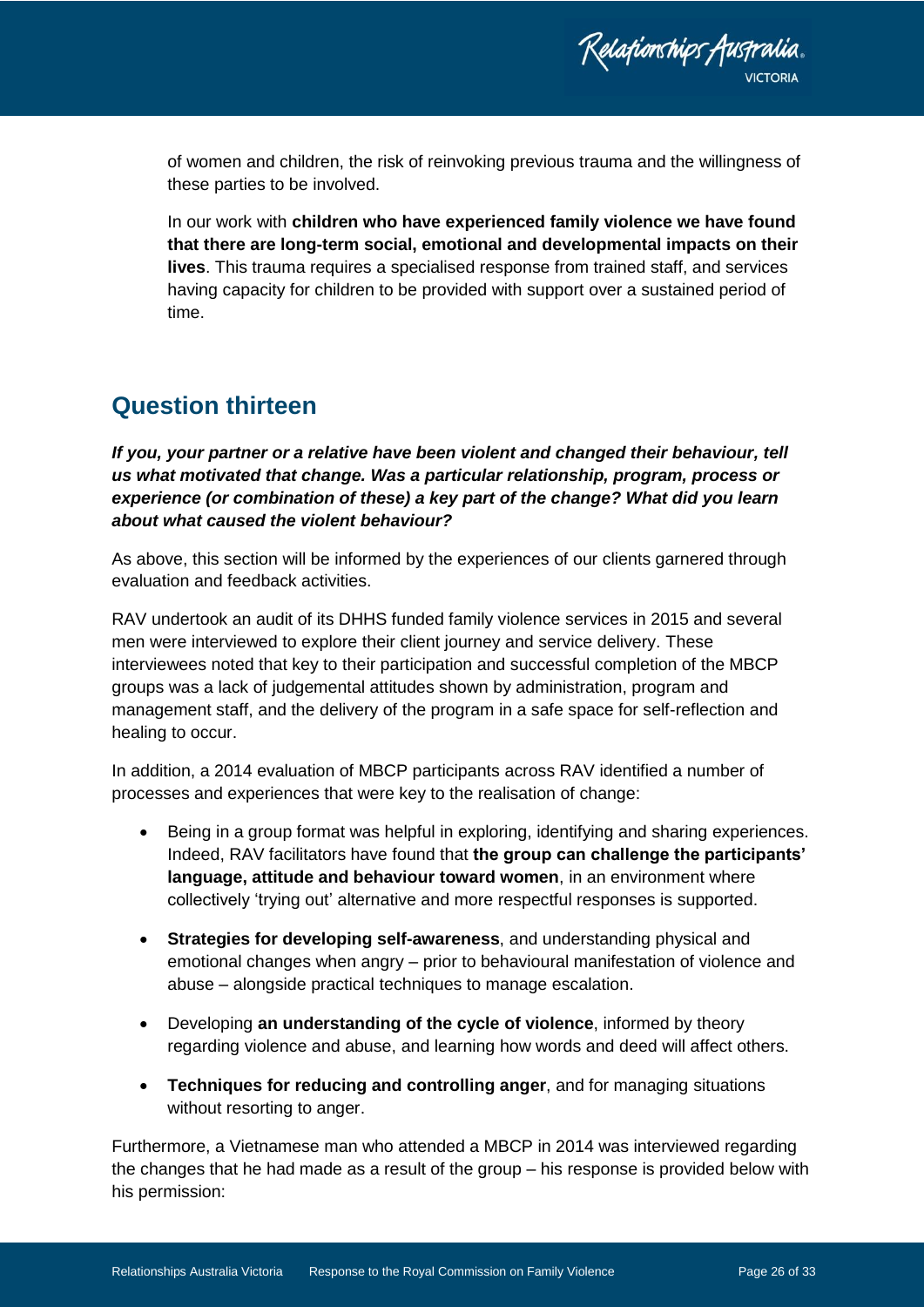

*From the group I learnt "to be more understanding and patient and was able to take this back to my family". The benefits of the group being held in Vietnamese mean that "everyone was able to share each other's experiences and thoughts through the common culture, there was no language barrier"... even after a few months I am still using the skills developed, "I feel much less stressful, and I still use the skills I learnt from the program regularly. It is much easier to speak to my family and I feel that I am living more positively, I also care for my family much more."*

 RAV has found that specific cultural and language speaking groups are pivotal for men from CALD communities to attend, engage and make changes in their behaviour, and to serve as a platform for themselves and their families to link to appropriate referral points. **RAV strongly recommends the need for sustained, programmatically embedded funding to develop programs, train facilitators and implement the groups for CALD communities across Victoria.**

Moreover, our experience has shown that that there is a stage of **community development work required to engage members of CALD communities** around the issue of family violence, necessary prior to any program delivery. This should be considered when funding and resourcing this specific family violence work.

Engaging with community leaders is a vital component to this work, as is associated early intervention and awareness raising activities. Our experience in working with the Indian community shows that early intervention and education is hugely beneficial for couples entering a relationship. Such targeted intervention should also extend to the wider family (with the woman often entering into the man's family unit), to address underlying attitudes and behaviours that can perpetuate the man's control and abuse in the relationship.

### <span id="page-26-0"></span>**Question fourteen**

*To what extent do current processes encourage and support people to be accountable to change their behaviour? To what extent do they fail to do so? How do we ensure that behaviour change is lasting and sustainable?*

While some men participate in MBCPs voluntarily, a significant proportion do so under Corrections, Magistrate, Family and Children's Court Orders, and through referral from Victoria police and other service providers.

As such, **the level of accountability is frequently unclear for the man and for the family violence service provider**. This has been discussed previously, however it is important to emphasis at this point that the requirements of the statutory body and the referring organisation needs to be made clear, and have a realistic understanding of what service providers can deliver.

Moreover, attendance and participation is not necessarily a measure of behaviour change, and attention should be paid to establishing a **more stringent and standardised assessment of the man's behaviour and attitude toward his partner and children**. Such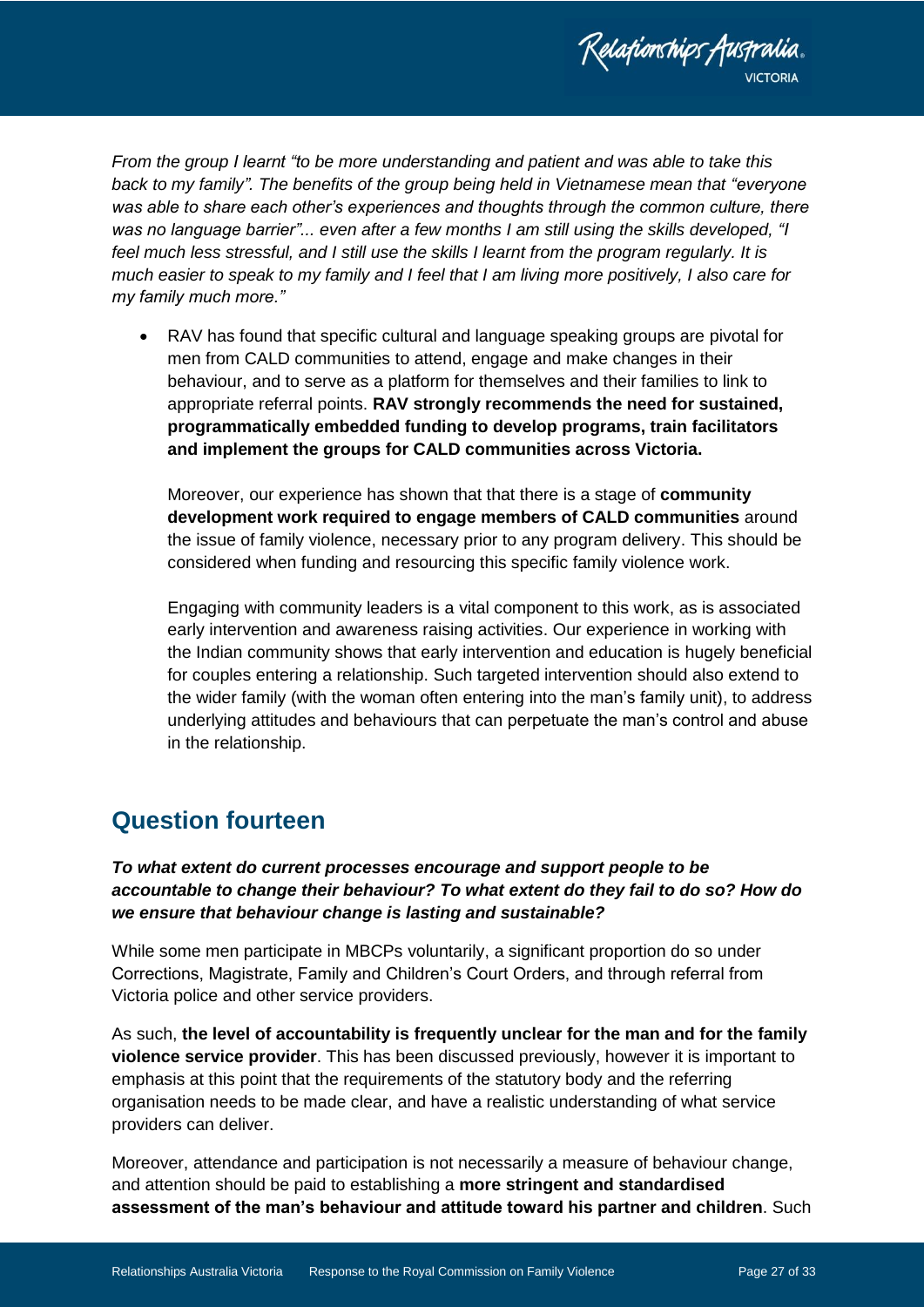Relationships Australia. **ICTORIA** 

assessment (short and longer term by both the referral agencies and service providers) will allow **quantifiable benchmarks to be assigned to the man that track sustained change**. Accordingly, attendance at a MBCP may only be one part or 'step' in the requirements placed on a man to fully address instances of family violence.

**In addition, clear processes need to be established for reporting breaches of these court orders,** that establish to whom and how information should be exchanged between parties. Any breaches must also be followed up by statutory bodies without delay, thereby bolstering the safety of women and children.

### <span id="page-27-0"></span>**Question fifteen**

### *If you or your organisation has offered a behaviour change program, tell us about the program, including any evaluation of its effectiveness which has been conducted.*

RAV facilitates a large number of MBCPs and women's support services in metropolitan and regional Victoria – evaluations of which have been drawn upon throughout this response.

Our groups include a comprehensive client assessment process, and operate under a set of policies and procedures that seek to recognise client rights and responsibilities, and address the safety concerns of those impacted by family violence. RAV has undertaken a large body of work to align and document its family violence processes with sector best practice as well as legislative and contractual obligations, which are maintained in the RAV Procedure for Family Violence Services and Family Violence Service Manual (updated 2015).

MBCP facilitators have a high level of expertise and training, and all are required to undertake regular supervision and ongoing professional development activities. The programs may be open or closed depending on the needs of the locality and resources available.

Integral to the program, a partner contact worker is located within the specialist family violence team and meets regularly with the group facilitators – bringing to the work a lens that recognises the safety of all family members, and bridging services gaps for all members.

Evaluation of the MBCP includes evaluation from all parties involved in the service (both men and partners), and exploring the goals/ objectives and outcomes for each man at beginning, middle and end of the program. A questionnaire based on eliciting responses to violent and non-violent behaviours and attitudes is also completed at program end.

Several areas of learning from these evaluations have emerged that are noteworthy:

- There is a need for specific CALD programs which address pre-migration experiences and behavioural change, and that recognise the circumstances of both men and their partners, and inherent wider family dynamics.
- Mainstream MBCP's require further funding to enable prompt engagement of men and their families.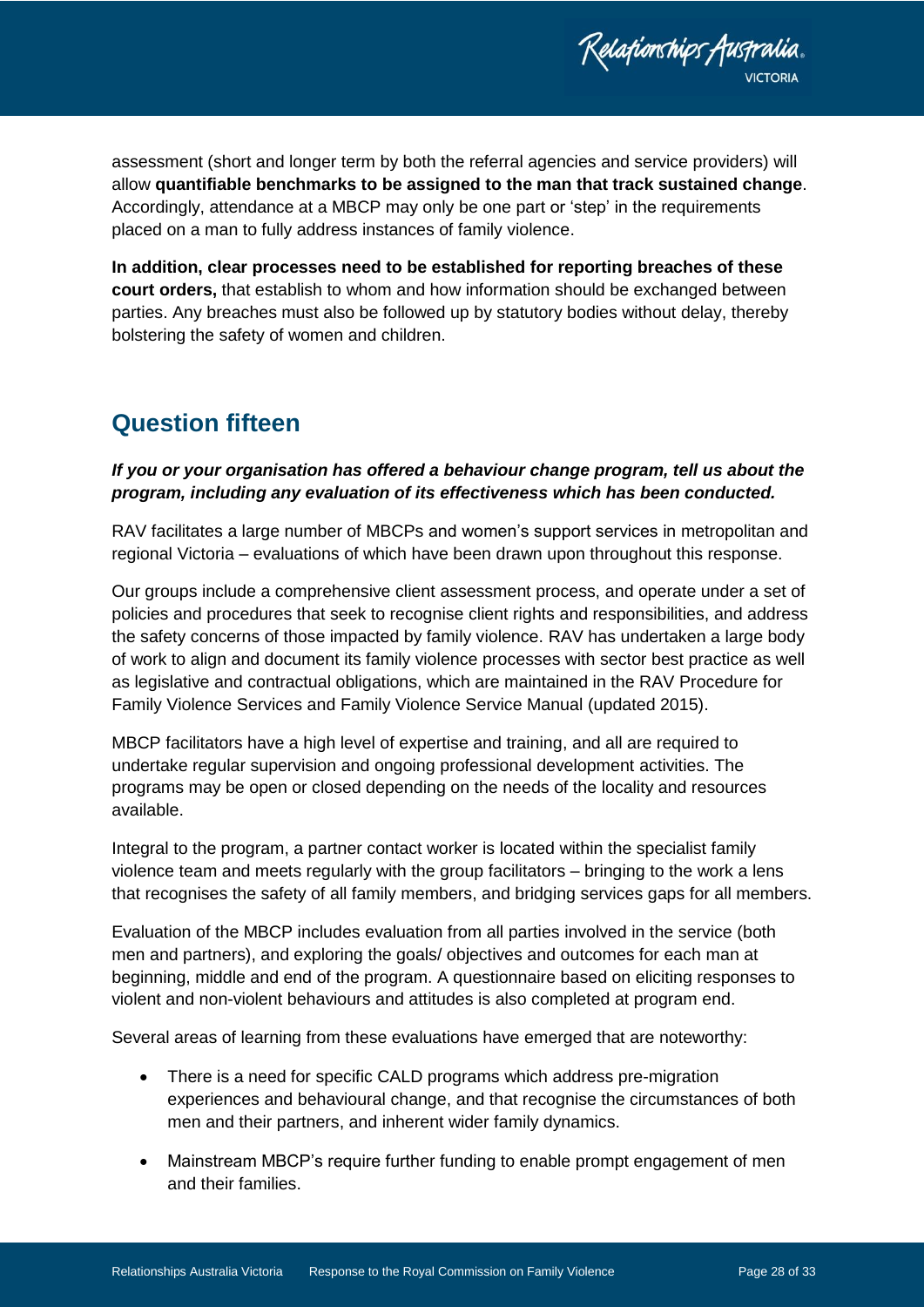Relafionships Australia.

 Options for ongoing support are required for men and women after a MBCP is completed, and for concurrent services that address the complexity of issues that surround the existence of family violence.

### <span id="page-28-0"></span>**Question sixteen**

*If you or your organisation have been involved in observing or assessing approaches to behaviour change, tell us about any Australian or international research which may assist the Royal Commission. In particular, what does the research indicate about the relative effectiveness of early intervention in producing positive outcomes?*

The Project Mirabel Report (*Kelly and Westmarland, 2015*) incorporates an assessment of approaches to behavioural change, and contends that group work is a core element in strategies to assist men to change. Variance in the level of change that occurs is however dependent upon 'the length and depth' of the program, what techniques are provided that enable men to be self-reflective and to question gendered assumptions of masculinity and parenting, and the co-location of the program with other services and within an integrated and innovative service sector.

These findings mirror the stories of RAV clients noted throughout this report.

## <span id="page-28-1"></span>**Question seventeen**

*Are there specific cultural, social, economic, geographical or other factors in particular groups and communities in Victoria which tend to make family violence more likely to occur, or to exacerbate its effects? If so, what are they?*

RAV's experience(s) with the Vietnamese community, and those men and women that have attended our family violence services indicates that **language and culture are primary barriers to accessing mainstream services (MBCP's)**.

Culture is no excuse for the occurrence of family violence, however our experience with members of CALD communities accessing services (MBCP and others) reveals that it **allows clients an opportunity to engage with and learn about the civic and legal system in Australia, and be empowered to access support pathways**. This engagement can then be used as a 'spring-board' to address specific needs that may present, including family violence, relationships and parenting children in a different country/ culture. Indeed, at its most basic level the notion of 'respectful' relationships has different meanings in different cultures, and such considerations must be explored through a cultural lens that enables diverse multi-cultural relationships *without* violence.

For the women we have worked with from CALD backgrounds, the following factors have been found to exacerbate family violence:

Uncertainty about permanent residency, legal and personal rights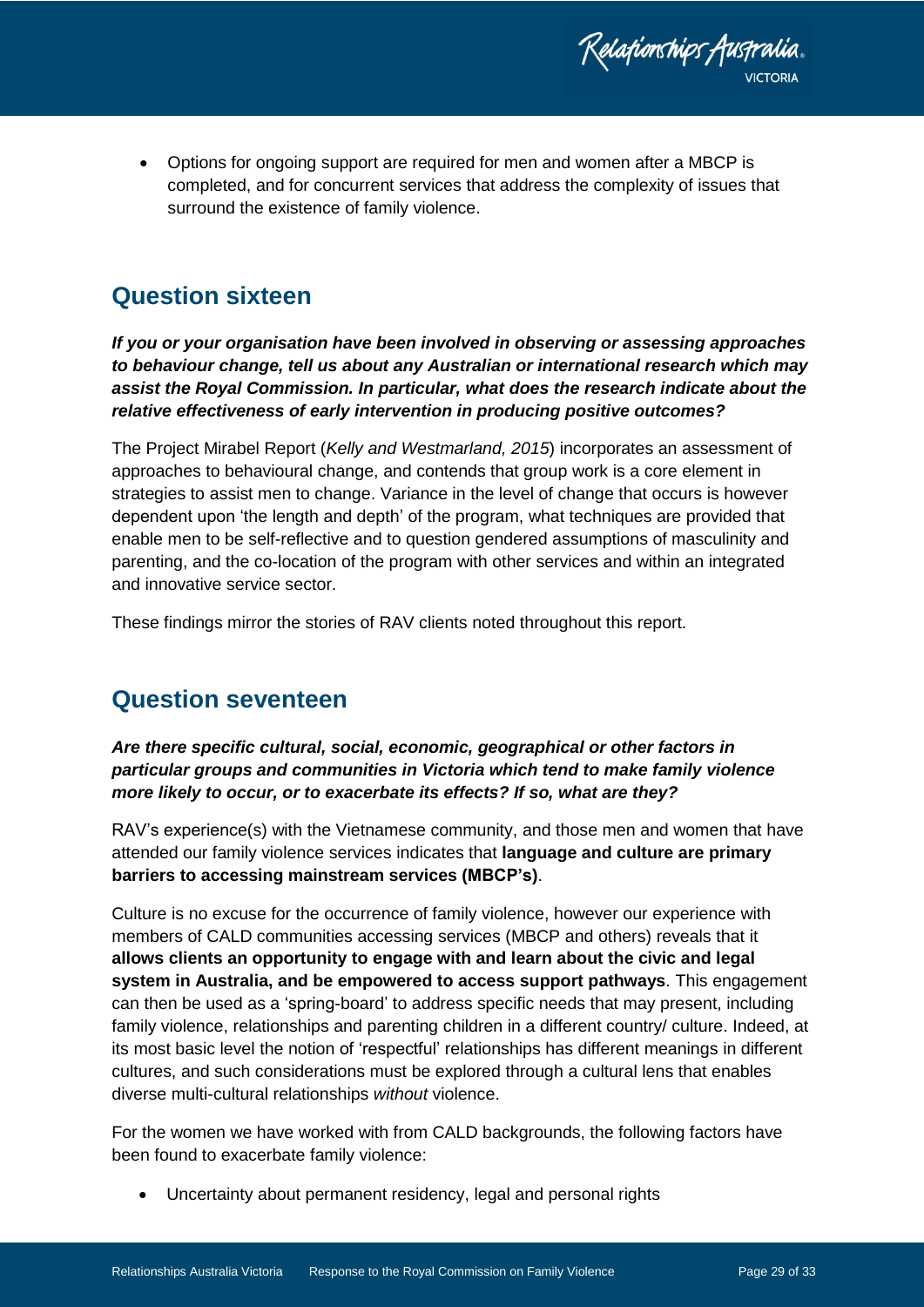Relafionships Australia.

- Reliance on the man's extended family
- Lower status of women in society
- Collusion with the man from the extended family.

### <span id="page-29-0"></span>**Question eighteen**

*What barriers prevent people in particular groups and communities from engaging with or benefitting from family violence services? How can the family violence system be improved to reflect the diversity of people's experiences?*

A number of specific barriers exist that impede communities to access and benefit from family violence services:

- Language
- Legal and service system knowledge
- The impact of trauma
- Associated mental health issues
- Homelessness, isolation through place or disability
- An understanding of what forms family violence may take, and that help is available.

The use of interpreters, bilingual and multi-cultural staff and community facilitators are useful tools to building service outcomes, however specific training is required (for example recognising client privacy and safety when working with culturally embedded interpreters or community facilitators), as well as appropriate risk assessments and communication strategies for talking about family violence in a culturally sensitive manner.

- Specialised, regular culturally inclusive family violence training and techniques for working with the potential barriers noted above is required for all service providers working with people affected by family violence.
- The use of SMS, phone, email, Skype and video-conferencing in particular has reduced barriers for socially or geographically isolated women who are impacted by family violence.

## <span id="page-29-1"></span>**Question nineteen**

### *How can family violence in these groups and communities be improved? What approaches have been found to be the most effective?*

RAV has found specifically developed CALD MBCPs to be highly effective. The development and continuation of CALD MBCPs has been enabled through a number of factors:

• Service provider commitment towards CALD MBCP's, and similar engagement/ commitment demonstrated by other community agencies – for example inTouch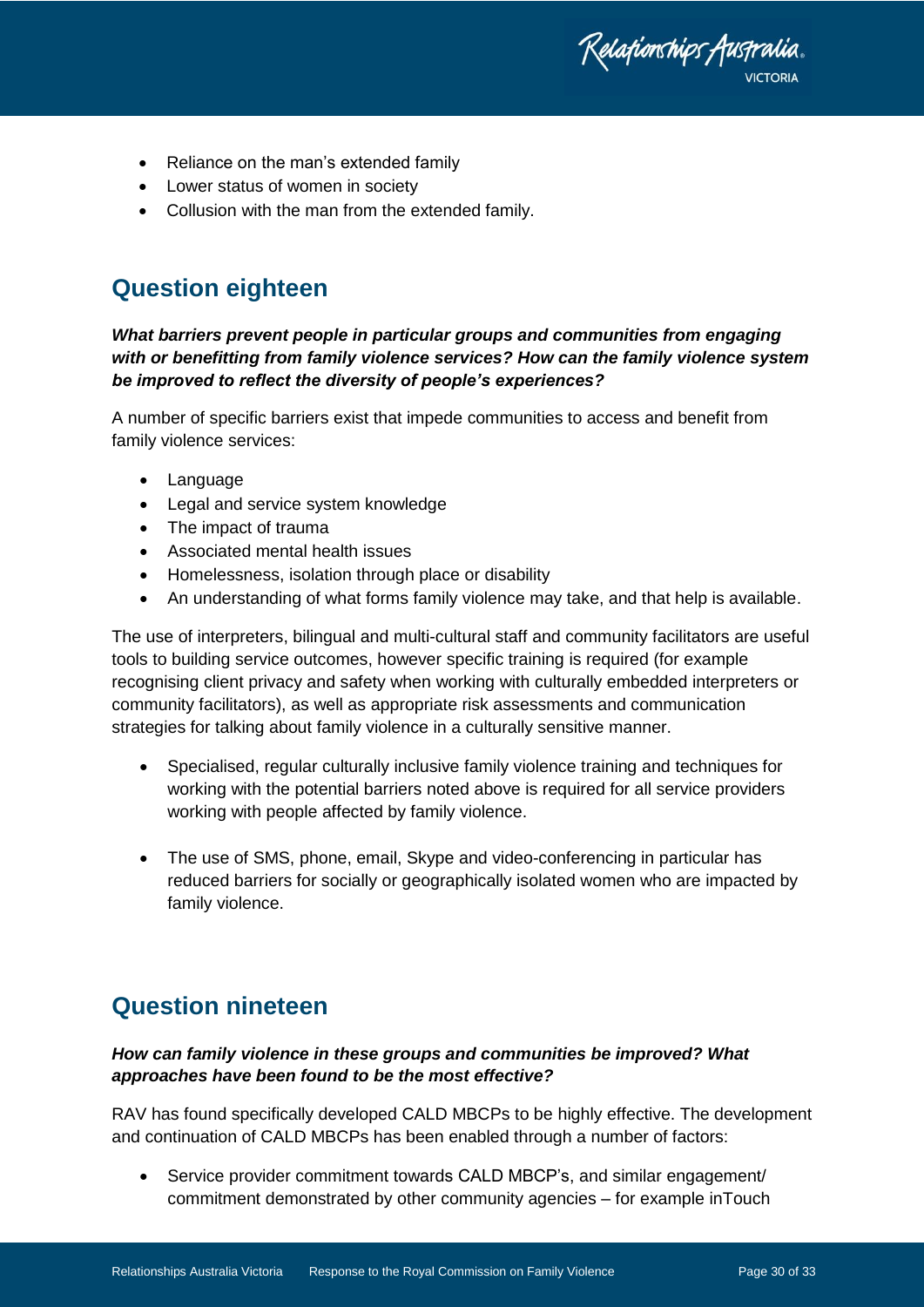

- Mentoring of CALD facilitators by managers and specialist family violence staff
- Strong, collaborative relationships between stakeholders through dedicated Reference and Working Groups – where sharing of resources, experience and information, and a genuine desire to make a difference to CALD communities experiencing family violence are at the basis of the relationship
- Accountability of all stakeholders to the multi-party Reference Group (including CALD organisations)
- The learning that is garnered by strong evaluative components to programs
- The readiness of particular CALD communities to acknowledge the existence of family violence and to move toward respectful relationships
- The continued development, review and improvement of the model of work.

# <span id="page-30-0"></span>**Question twenty**

#### *Are there any suggestions that you would like to make to improve policies, programs and services which currently seek to carry out the goals set out above?*

In summation, RAV proposes a number of strategies to address family violence within Australian communities:

- Proposed whole of government responsibility for family violence
- Sustained funding of services
- A whole of family, coordinated case management approach to family violence
- Improved systems for sharing of information
- Strong integrated protocols between services, and at all levels of intervention from prevention to response
- Strengthened immediate crisis response as well as longer term response initiatives.

### <span id="page-30-1"></span>**Question twenty one**

### *The Royal Commission will be considering both short term and longer term responses to family violence. Tell us about the changes which you think could produce the greatest impact*

Policy and practice at all levels of Government, and changes in legislation need to lead and promote changes in community attitude, to move Australia to a place where there is no acceptance of any form of family violence, where gender equity is the norm and where there is recognition of the power imbalance between those who perpetrate family violence, (primarily men) and those experiencing family violence (primarily women and children).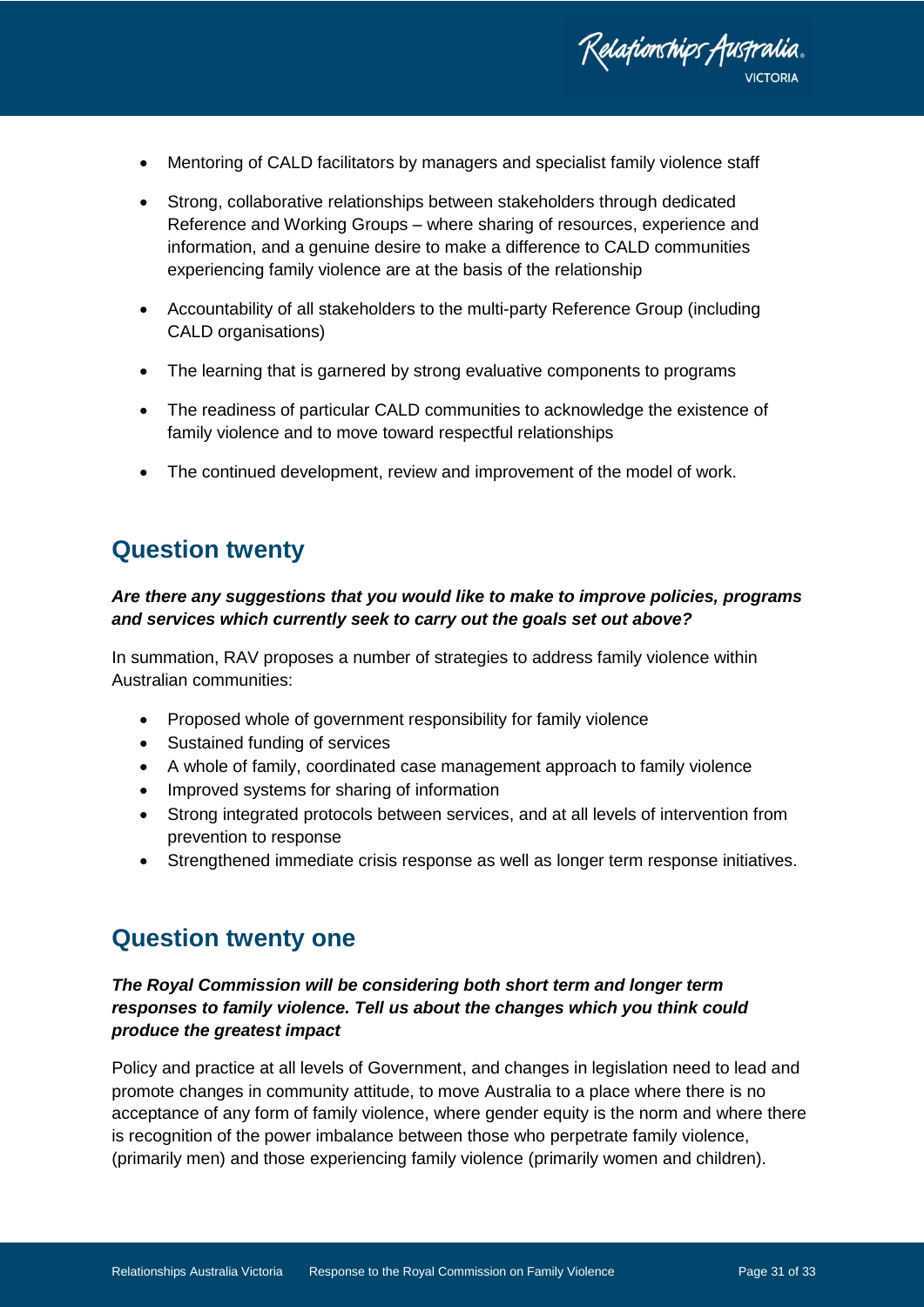

While timely action is paramount, prevention and early intervention at key developmental stages in an individual and family's lifecycle are also likely to impact in the next generation of Australians, recognition that must be underpinned by an associated and coordinated case management approach. These are changes to impact in the long-term.

Australian leaders – regardless of party or level of government – should critically review patriarchal attitudes and behaviour, and commit to promoting gender equity and ceasing any form of family violence. An example of this is Parliamentarians against Family Violence in 2014.

The Royal Commission in itself is also likely to increase community awareness of the existence of Family Violence and to encourage people affected by this to come forward.

**Sustained, guaranteed funding is needed for Family Violence service providers, particularly services that offer longer term engagement opportunities for those who are affected by family violence and those who perpetrate it, and services that provide a specialised response to communities most at risk, such as CALD, Indigenous and rural.**